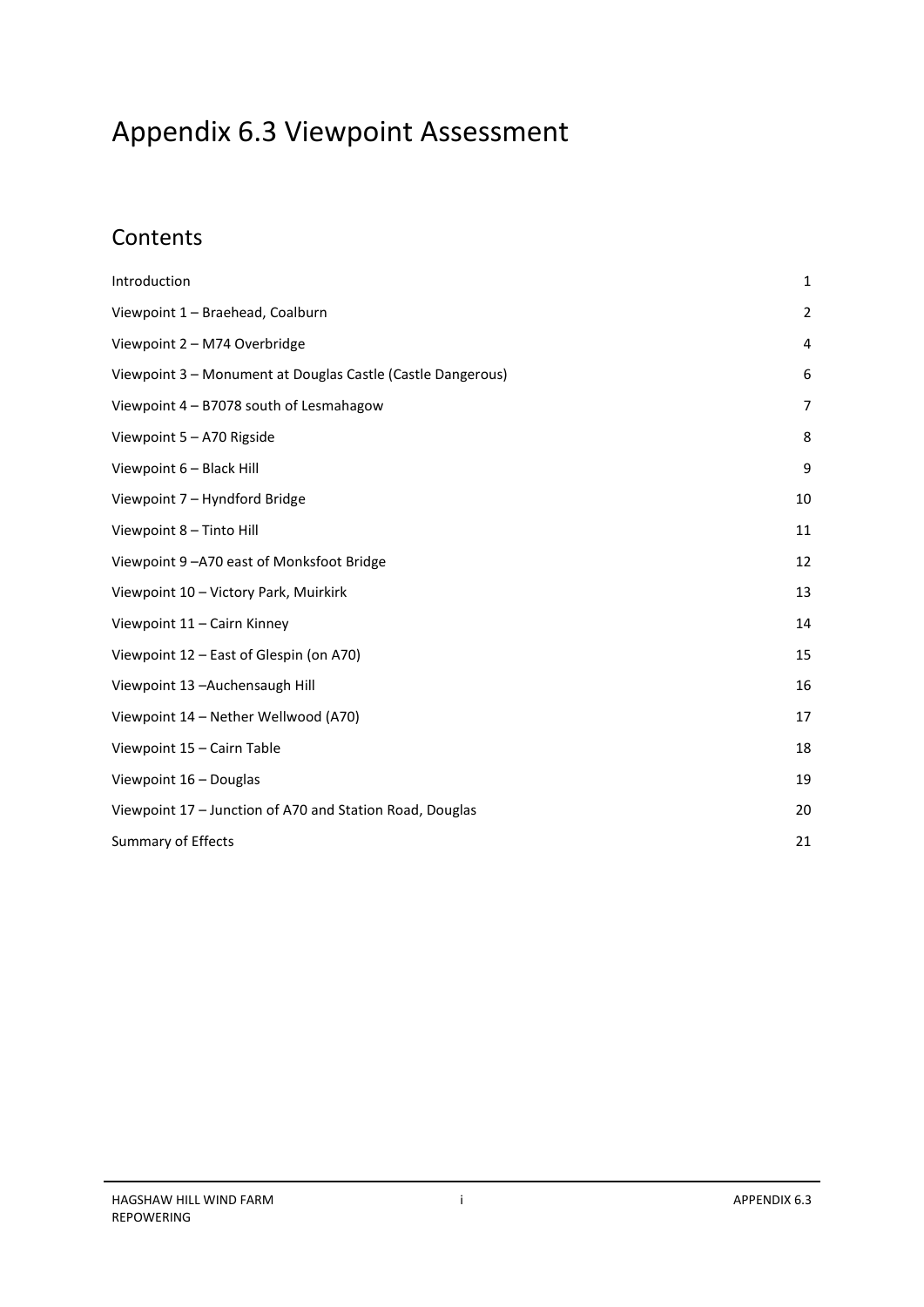This page is intentionally blank.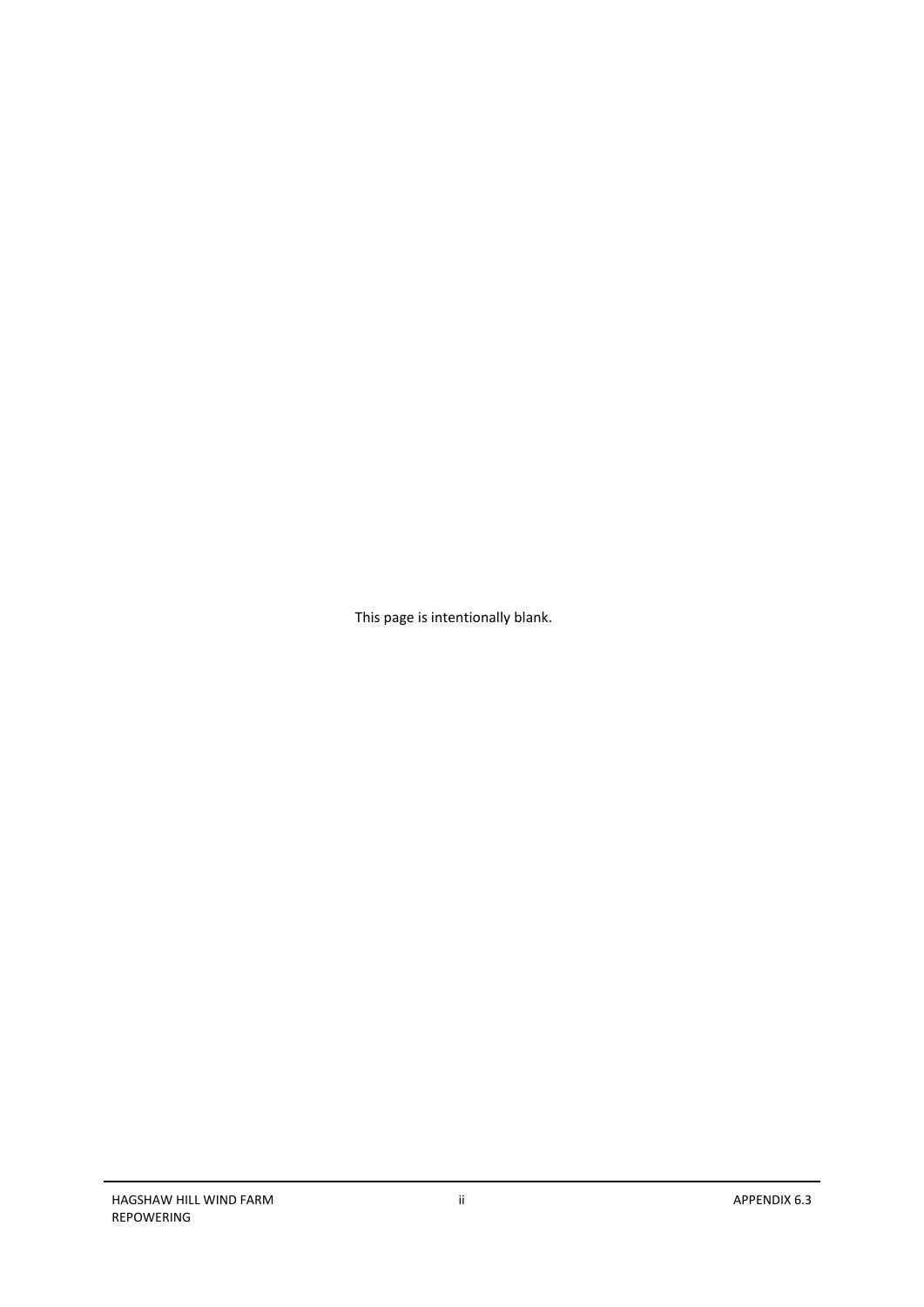# APPENDIX 6.3 Viewpoint Assessment

### <span id="page-2-0"></span>*Introduction*

This Appendix provides an assessment of the visual effects of the Proposed Development from a selection of 17 viewpoints. For each of the assessment viewpoints a short description is given of the baseline view followed by a description of the features of the Proposed Development which would be visible from that viewpoint. For each viewpoint there is a comment on how vegetation, buildings or topography would affect the visibility of the turbines. A comment on the sensitivity of the viewpoint, the magnitude of change experienced and the significance of visual impacts is given for each viewpoint. Finally, a judgement is provided regarding whether the overall effect for each viewpoint is considered to be significant or not in terms of the EIA Regulations.

A summary of the sensitivity of the viewpoint, magnitude of change in the view and significance of effect is given in Table A6.3.1 of this Appendix and is replicated at Table 6.7 of the LVIA (EIA Report Volume 1, Chapter 6). Where a viewpoint is representative of more than one type of visual receptor, the significance rating carried forward to Table A6.3.1 (replicated at Table 6.7 of Chapter 6) is the rating that represents the most sensitive receptor group represented by the viewpoint. Each assessment viewpoint is illustrated in Volume 4 of the EIA Report.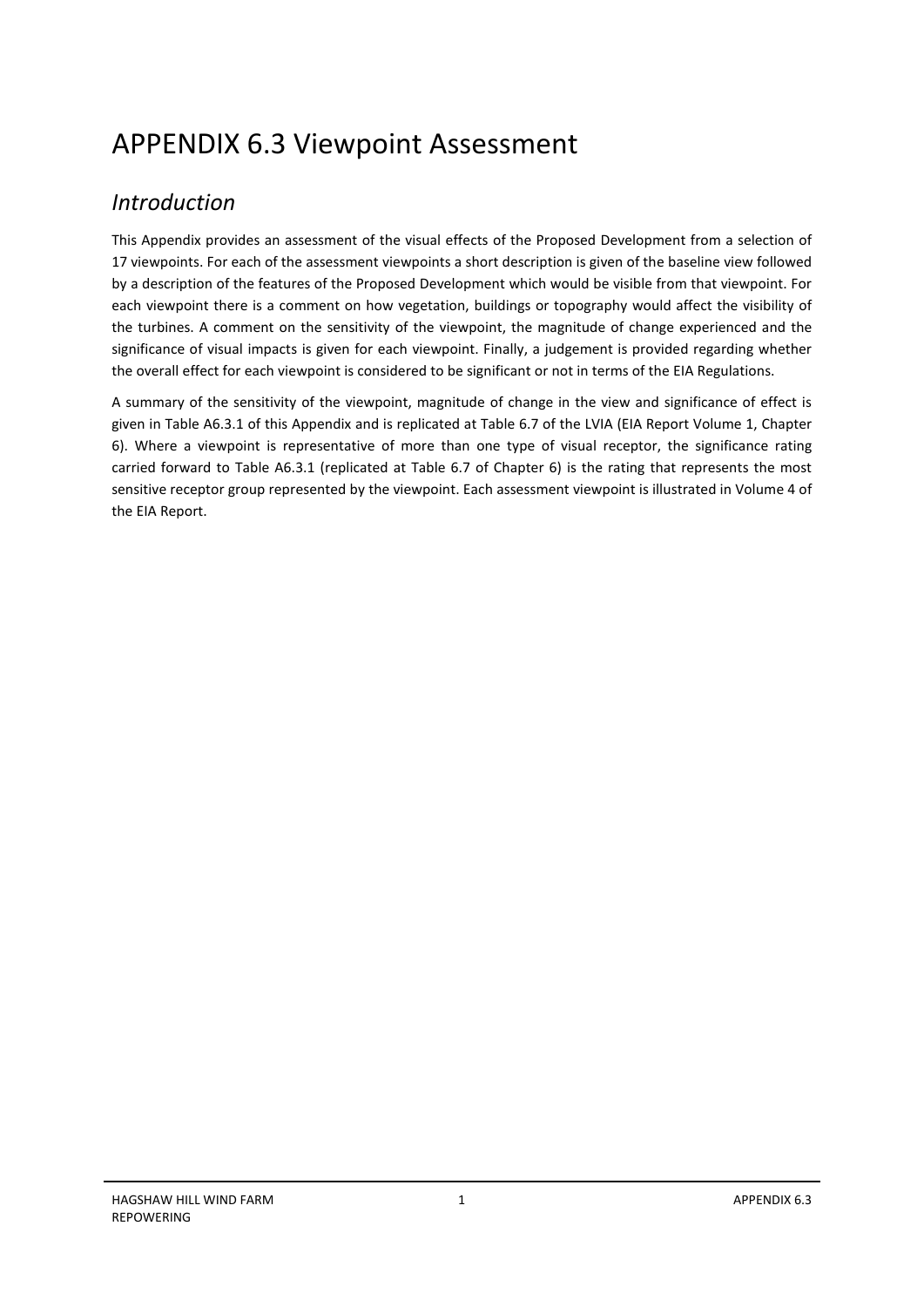### <span id="page-3-0"></span>*Viewpoint 1 – Braehead, Coalburn*

### *Nature and Sensitivity of the Baseline View*

This viewpoint is representative of the most open views from certain properties at Braehead, Coalburn, orientated in a south-westerly direction. Viewpoint 1, as illustrated within Volume 4a of this LVIA, was taken from a field access track that leaves Bellfield Road and passes to the immediate west of the cul-de-sac of Midfield Road. The viewpoint illustrates the type of views available from the rear aspects of dwellings on Midfield Place, and on Bellfield Road, looking in a southerly direction towards the Proposed Development.

From this viewpoint, the primary experience is that of a view across a remediated colliery landscape which has been restored to a semi-natural state and includes areas of rough grassland and newly planted coniferous trees. In the distance, large blocks of plantation forestry and existing wind turbine development at the Hagshaw Hill Extension and Nutberry Wind Farm can be seen along and atop of the hills, forming the skyline from this location.

In the foreground there is a relatively flat area of unmanaged grassland which then falls away into the former opencast coal site in the middle distance of the view. Vegetation primarily consists of rough, overgrown grasses and some scrub as well as an unmanaged row of deciduous trees. This land forms the location of the consented Douglas West Wind Farm, which would form a prominent feature in the immediate view, once constructed. The consented Dalquhandy and Cumberhead Wind Farms would also occupy part of the view to the south west. These schemes are considered as part of cumulative scenario 1 in the main LVIA assessment.

In the middle distance an area of coniferous plantation begins to rise up to the skyline. In the far distance, Henry's Hill is visible, which is also covered in coniferous plantation on the north facing side. The Hagshaw Hill Extension wind turbines are visible at the top of Henry's Hill and follow the contours of the hillside. To the south-west of the viewpoint, the existing Nutberry Wind Farm can be seen beyond vegetation in the near view.

As the viewpoint represents the view from certain residential properties located at Braehead, Coalburn, it is considered to be of high sensitivity to change in the view.

### **Magnitude of Change**

From this viewpoint the Proposed Development will be clearly visible above the horizon that forms the backdrop to the view in this direction. Whilst the turbines would form prominent features in the view to the south, they would clearly relate to a landscape that lies beyond the village in the distance. They would however undeniably appear as tall structures in this view in comparison to the existing Hagshaw Hill Extension turbines, but they would appear in the context of a landscape already partially typified by wind energy development. The Proposed Development would occupy a small part of the overall view available, and would not appear out of scale in the landscape when seen in the context of the consented turbines in the immediate view, as shown at Figure 6.32, as is addressed in cumulative scenario 1.

The Proposed Development would be partially visible with the easternmost turbines seen in the view; the westernmost turbines would be largely located beyond the horizon. Views from the properties along the southern side of Midfield Road and Bellfield Road would experience direct theoretical views towards the proposed turbines. However, rear garden fences and mature vegetation will filter and interrupt views of the proposed turbines. Views from first-storey windows would experience slightly clearer views above, and through, the lighter density vegetation of the tree canopies. Clearer views towards the Proposed Development are available from the fence line of the local fields as seen in the photomontage for this viewpoint. Such views have been recognised as part of the assessment and considered when determining the overall magnitude of change and the worst-case scenario for the purposes of this LVIA.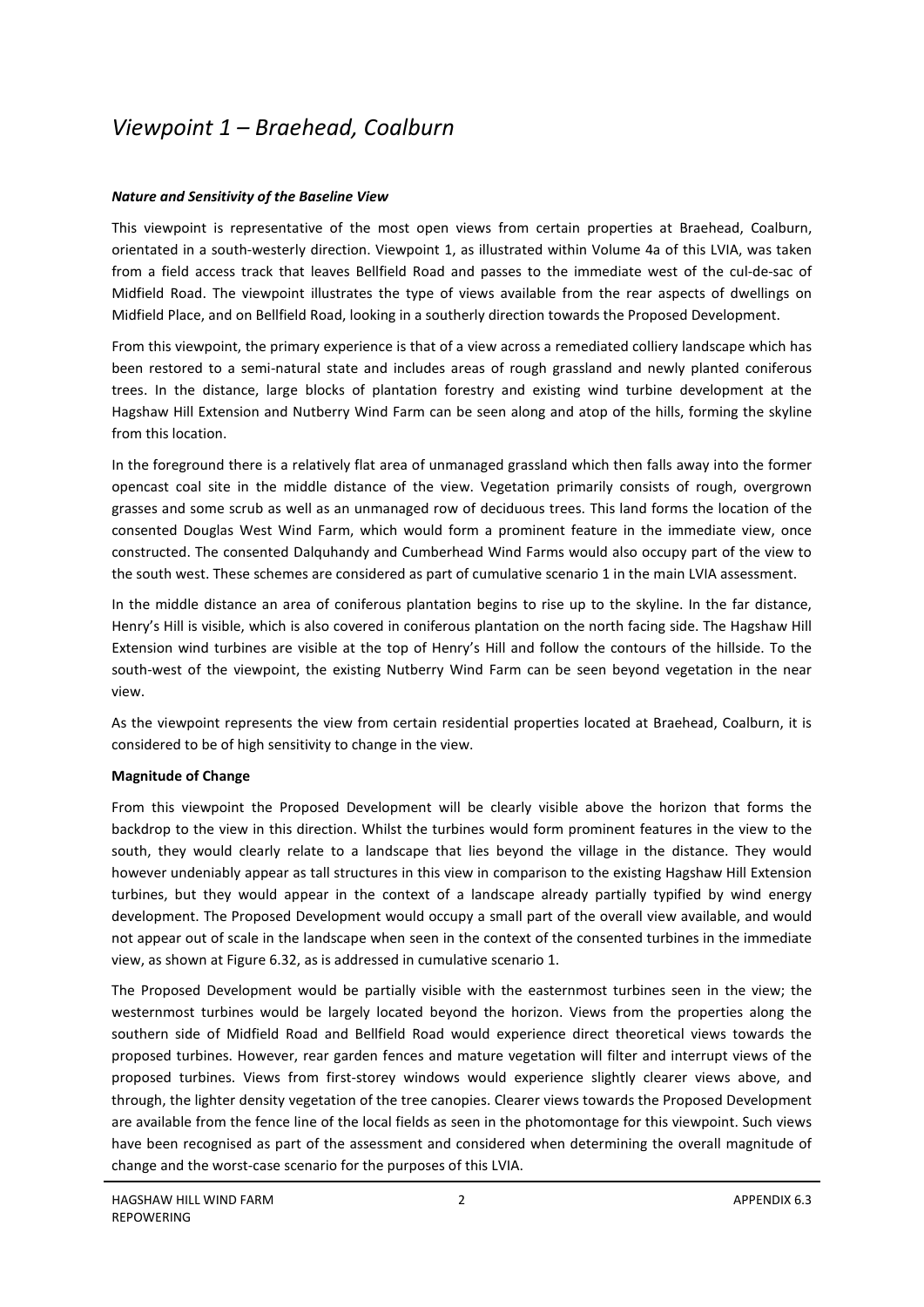The addition of the Proposed Development would result in a worst-case medium magnitude of change in the view from this location.

### *Significance of Effect*

Analysis and professional judgment have been applied to this viewpoint location and it is considered that the Proposed Development would result in a worst-case **moderate** level of effect on the views and visual amenity experienced by visual receptors represented by this viewpoint. This level of effect is therefore deemed to be significant. However, when cumulative scenario 1 is considered, which includes the consented Douglas West, Dalquhandy and Cumberhead schemes in the baseline, the additional effect of the Proposed Development turbines the on visual receptors in this location would reduce to a non-significant level, as discussed in the main report.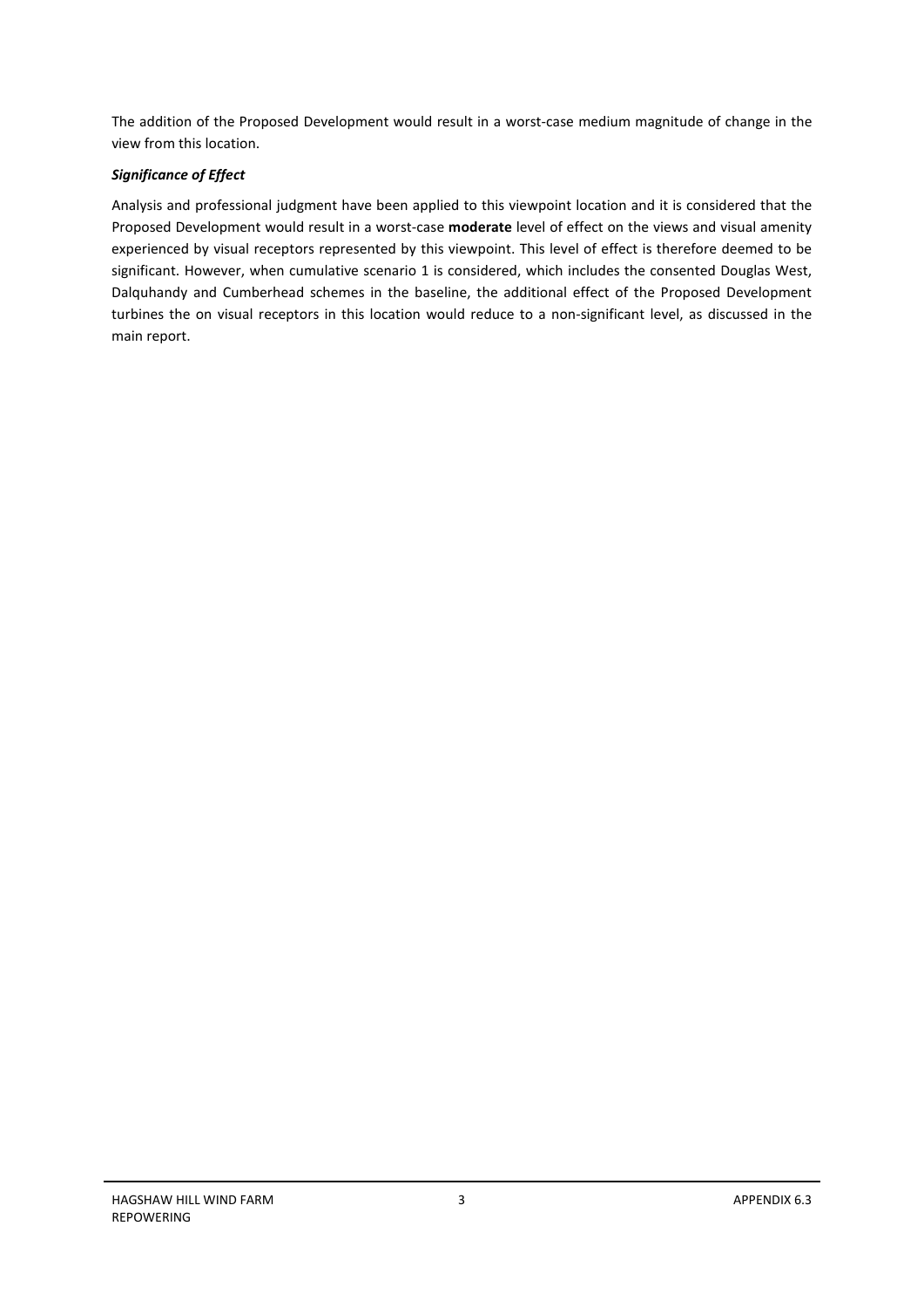### <span id="page-5-0"></span>*Viewpoint 2 – M74 Overbridge*

### *Nature and Sensitivity of the Baseline View*

This viewpoint is representative of the views of transient users of the minor road crossing the M74 motorway. The photograph has been taken adjacent to the bridge which crosses over the M74 motorway, on the road which travels between the B7078 towards Douglas Water. This is to demonstrate the availability for clear views which can be gained in the direction of the site from the bridge.

This viewpoint was originally selected to assess the potential impacts of the Proposed Development upon the M74 motorway. However, after analysis of the motorway route, and the anticipated low sensitivity and orientation of the driver's line of sight being away from the turbines resulting in limited opportunities to view the proposed turbines, it was decided that a greater effect would be experienced from the minor road crossing the motorway. When travelling in vicinity of the viewpoint in a northerly direction along the M74, the Proposed Development would be located behind the receptor. When travelling in a southerly direction, the site would be seen perpendicular to the road in a westerly to south-westerly direction. Beyond the immediate views of the motorway infrastructure, views extend towards a predominantly rural landscape with the landform undulating and rising towards hills in the distance. The view looks across the recently regenerated opencast coal site where the consented Douglas West Wind Farm is located. The vegetation cover consists primarily of grassland which appears to be a combination of managed and unmanaged fields. Individual trees and tree belts are scattered across the landscape. Plantations can be seen in the distance, and cover many of the hill tops in the far distance.

The B7078 runs parallel to the motorway, and although relatively quiet, fast moving vehicles can be seen crossing the landscape along this route as well as the M74. Telegraph poles and overhead wires follow the B7078, and extend into the distance. Several farmsteads are scattered across the landscape, many of which are protected by tree shelter belts. Evidence of quarrying/opencast activity is also visible in the middle distance. A site of large, commercial scale storage/distribution warehouses can be seen from the viewpoint and the Hagshaw Hill Extension turbines are clearly visible at the top of Henry's Hill. The Nutberry Wind Farm is also visible within the view.

As this viewpoint represents the view from a minor road, the receptors are considered to be of medium sensitivity to change in the view.

#### **Magnitude of Change**

Where gaps in roadside vegetation allow, there would be clear views towards the Proposed Development with the easternmost turbines most prominent in the view at a distance of approximately 6.3 km. The proposed turbines located to the west of Common Hill, and those located on Broomerside Hill, would form less perceptible features as they would be seen immediately beyond the existing Hagshaw Hill Extension turbines.

There would be six of the Proposed Development turbines seen above the horizon directly adjacent to the existing Hagshaw Hill Extension turbines, with a further five turbines located directly beyond the existing Hagshaw Hill Extension turbines, appearing set down in the view, beyond the horizon. Nutberry Wind Farm would also be visible in the view, visually separate from the Proposed Development. The consented Douglas West, Dalquhandy and Cumberhead Wind Farms would also appear in the same angle of view, in the near to middle distance and at closer proximity to the viewpoint than the Proposed Development. These schemes are considered separately in cumulative scenario 1.

Overall, the proposed turbines would form an additional feature in a landscape that is already typified by wind energy development. The proposed turbines would not appear disproportionately out of scale in the view,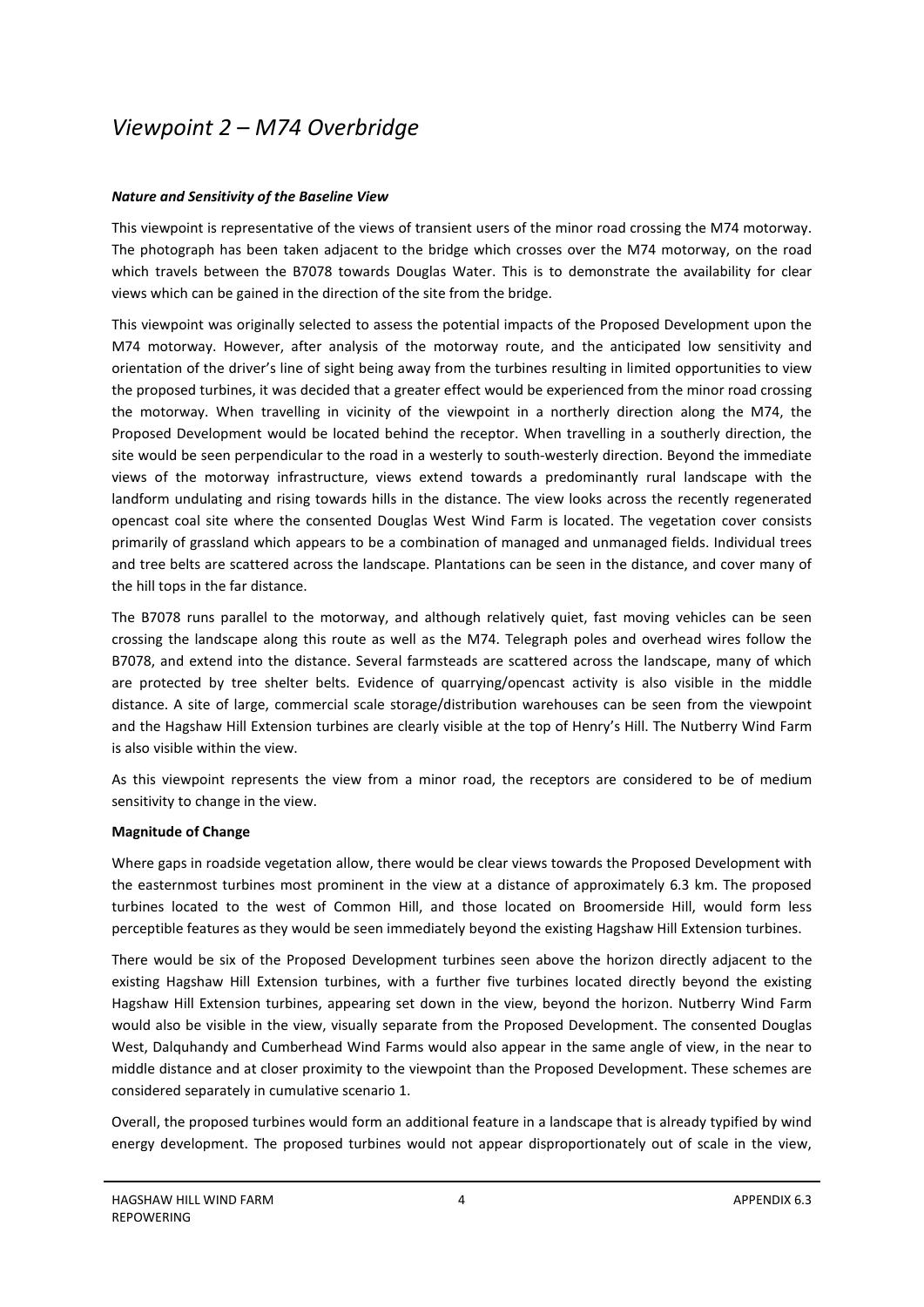particularly when seen alongside the consented Douglas West turbines in the closer view, as is discussed in cumulative scenario 1.

At this distance, considering the angle of view in which the turbines will be seen from this elevated position, and in the context of the existing view, it is considered that there will be a medium magnitude of change.

### *Significance of Effect*

The Proposed Development would result in a medium magnitude of change resulting in a **moderate** level of effect on the views from this viewpoint and the visual amenity experienced by people travelling along the minor road crossing the M74 motorway. This effect is deemed to be significant. This is primarily due to the orientation of the route, and the elevated nature of the view towards the site. It is however recognised that this is a relatively short stretch of the route from Douglas Water to the B7078. It is also recognised that when cumulative scenario 1 is considered, which includes the consented Douglas West, Dalquhandy and Cumberhead schemes in the baseline, the additional effect of the Proposed Development turbines on the visual receptors in this location would reduce to a non-significant level, as discussed in the main report.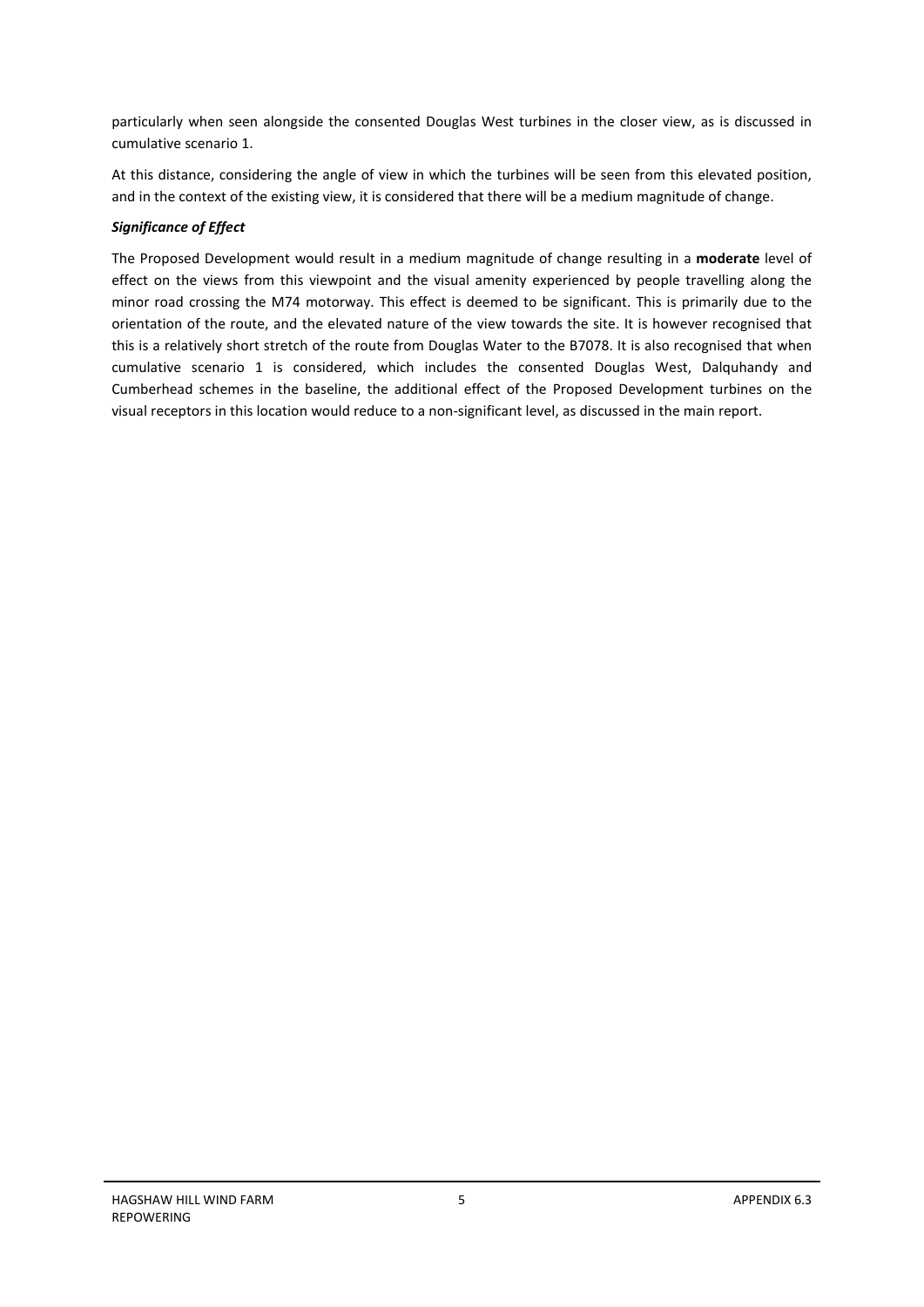# <span id="page-7-0"></span>*Viewpoint 3 – Monument at Douglas Castle (Castle Dangerous)*

### *Nature and Sensitivity of the Baseline View*

This viewpoint is representative of the views from parts of the Douglas Valley Special Landscape Area (SLA) where turbines would be visible. The ruin of Castle Dangerous is in close proximity to the location of this viewpoint; however, the viewpoint has not been taken at Castle Dangerous due to the vegetation surrounding the northern and western sides of the castle which restricts views towards the site.

From this viewpoint, views extend across managed grassland, across the Douglas Water valley, to Long Plantation. A line of telegraph poles and overhead wires run through the base of the valley. The land gently rises from the Douglas Water to the north-west and west with areas of deciduous woodland seen breaking up the appearance of the grass slopes, growing in the shelter of the undulating landform. Areas of coniferous plantation occupy the mid slopes and line the tops of the hill side. The existing Hagshaw Hill Extension turbines are visible above the horizon to the west. The consented Douglas West turbines would be seen in the immediate view, beyond Long Plantation, once constructed, as discussed in cumulative scenario 1.

As this viewpoint is representative of an area which is used for recreational purposes and to also visit the ruin of Castle Dangerous, the receptors in this area are considered to be of high sensitivity.

### **Magnitude of Change**

From the grounds of Douglas Castle seven of the proposed turbines would be clearly visible to various extents above Long Plantation beyond the existing Hagshaw Hill Extension turbines. The westernmost turbines of the Proposed Development would be located beyond the horizon and as such views of these turbines would be limited. The vegetation within the Douglas Water Valley would provide heavy filtering of views to a number of the proposed turbines when leaves are present, although during winter months these turbines would be partially visible.

The nearest proposed turbine would be seen at a distance of approximately 4.4 km. It is acknowledged that the proposed turbines would appear taller in the view than the existing Hagshaw Hill Extension turbines, but they would appear less prominent in the view once the consented Douglas West turbines are constructed.

Whilst a number of the turbines would be clearly visible in the view towards the south-west, they would appear to relate to a separate landscape which lies somewhere beyond the Douglas Castle Policy Grounds. The addition of the turbines to the wider landscape would not prevent an understanding and appreciation of the underlying and surrounding area, nor would they prevent an enjoyment of the characteristics of the local valley landscape.

The addition of the proposed turbines would result in a medium magnitude of change in the view.

### *Significance of Effect*

The Proposed Development would result in a **moderate** level of effect on the views from this viewpoint which is deemed to be significant. Once the Douglas West turbines are constructed however, the visual presence of these turbines in the near view would reduce the prominence of the Proposed Development in the wider landscape.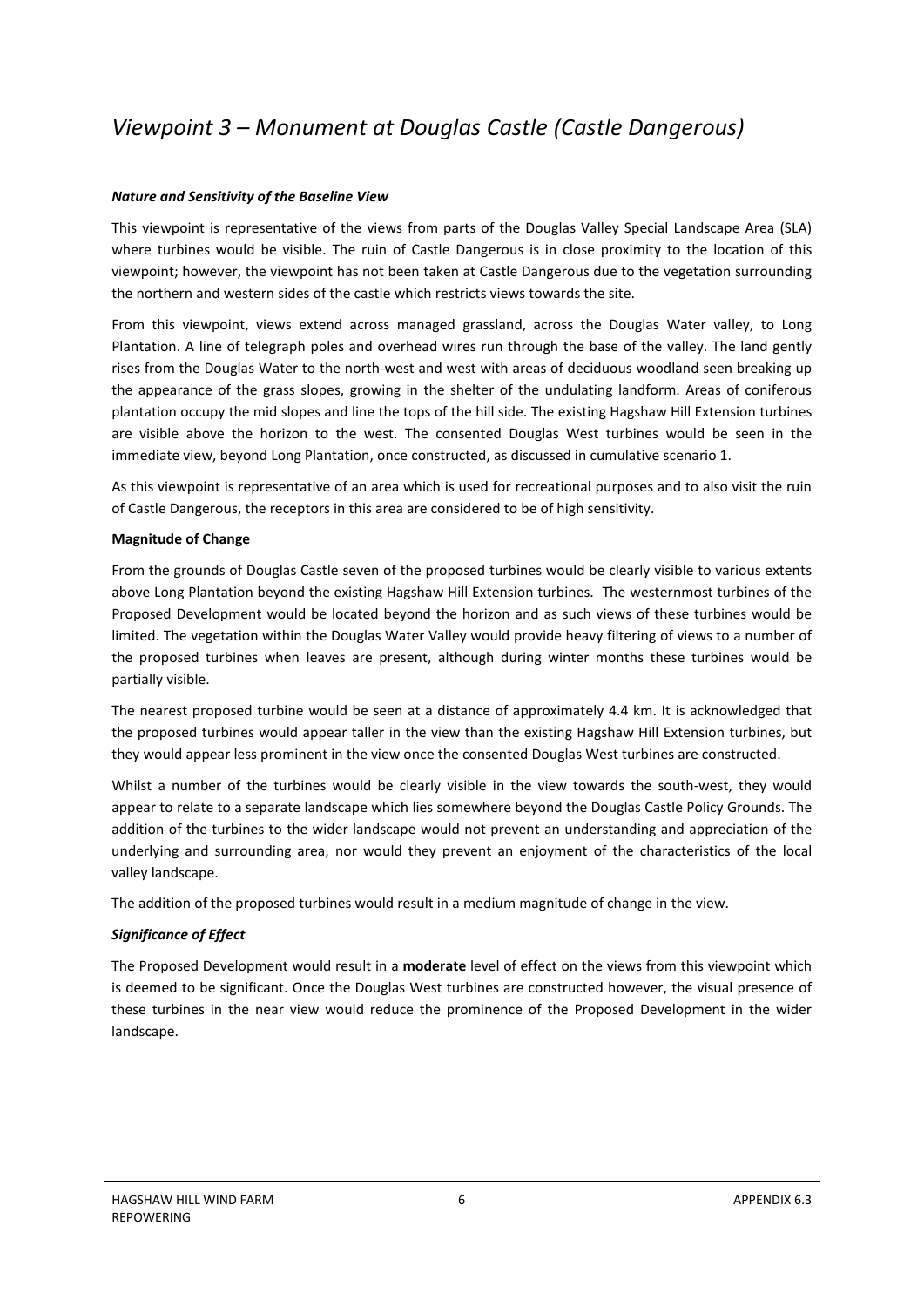# <span id="page-8-0"></span>*Viewpoint 4 – B7078 south of Lesmahagow*

### *Nature and Sensitivity of the Baseline View*

This viewpoint is representative of the views experienced by motorists travelling along the B7078 between Junction 11 of the M74 and Lesmahagow. This viewpoint is within close proximity to Lesmahagow and has been chosen as local route that is likely to experience some visibility of the proposed turbines.

The landscape between the viewpoint and the proposed site consists of rough grassland and scattered scrubby vegetation. In the distant views across the plateau farmland is the rising land which includes the Hagshaw Hill Extension Wind Farm as well as the operational turbines at Nutberry and Auchrobert. As mentioned previously many of these hills are covered with large blocks of coniferous plantation.

From this viewpoint there are several man-made features within the local landscape. The road itself presents the primary focus of view for motorists with the site located in an oblique field of vision to the south of the road. Large electricity pylons cross the landscape directly behind the viewpoint and cross the B7078 further to the north.

As this viewpoint is representative of views from a local vehicular route, receptors using this road are considered to be of medium sensitivity to change in the view.

### **Magnitude of Change**

From this viewpoint location, clear views are available in the direction of the Proposed Development. The ZTV suggests that there would be visibility of up to all of the proposed turbines however, views towards the turbines from the route as a whole would be intermittently interrupted by roadside vegetation. The nearest proposed turbine is located approximately 7 km to the south west of this representative viewpoint.

The Proposed Development would, in part, appear above the horizon that forms the backdrop to the view. The five of the proposed turbines that would appear fully above the horizon would be prominent features in the view towards the south-west however, the majority of the turbines would appear beyond the horizon with just blades tip visible, if at all. It is acknowledged that the Proposed Development would appear noticeably taller than the existing Hagshaw Hill Extension turbines, but once the consented Douglas West, Cumberhead and Dalquhandy turbines are constructed, the proposed turbines would appear at a similar scale to these wind farms, albeit located on higher ground. These matters are addressed in cumulative scenario 1.

From this viewpoint it is considered that there will be a worst-case medium magnitude of change in the view due to the presence of other wind energy development in the landscape.

### *Significance of Effect*

It is therefore considered that the Proposed Development would result in a worst case **moderate** level of effect on the views from this viewpoint and route when experienced by people using the B7078. This effect is deemed to be significant, but again the additional effect of the Proposed Development turbines would reduce to a non-significant level once the other consented developments are considered in the baseline of the view.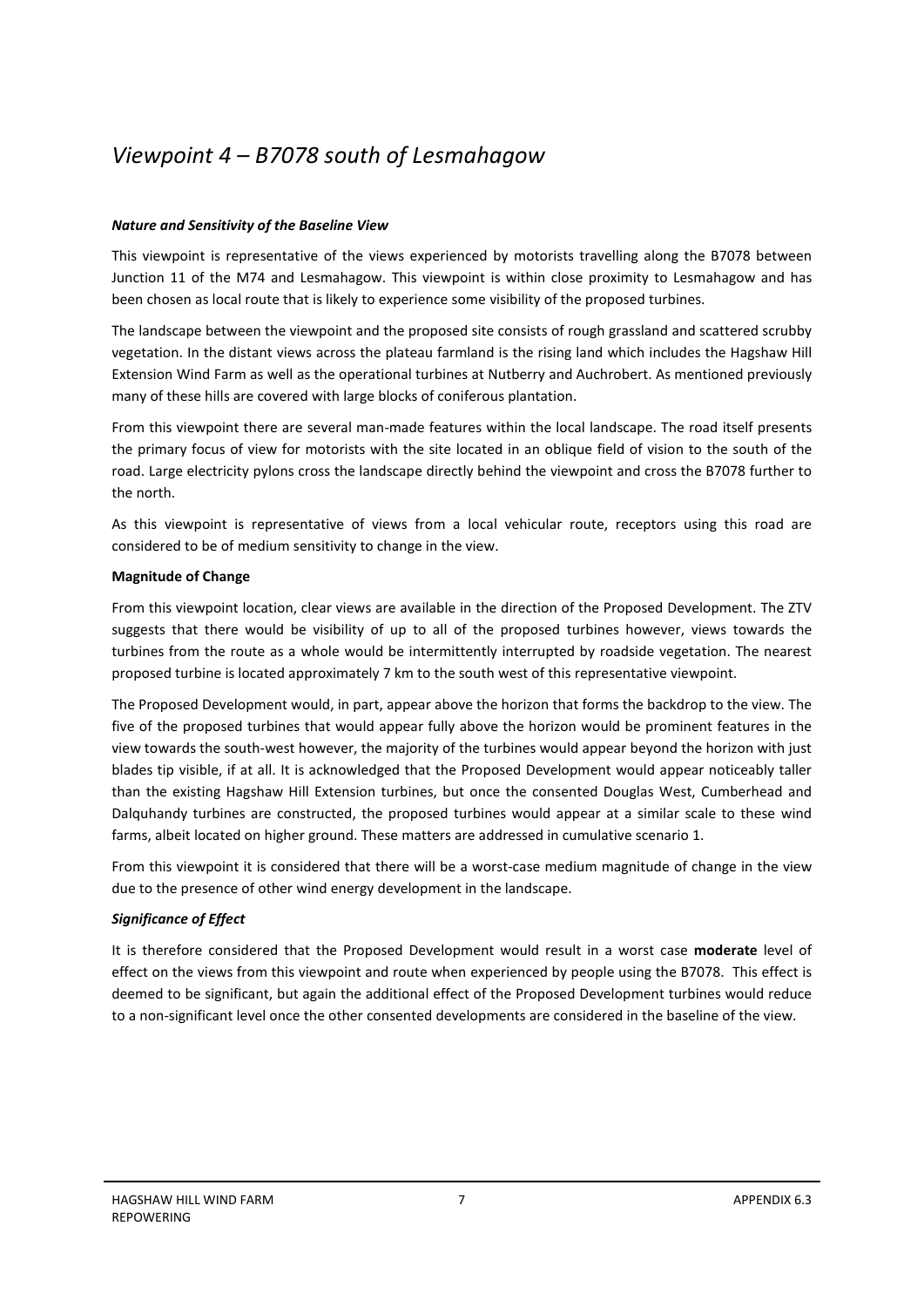### <span id="page-9-0"></span>*Viewpoint 5 – A70 Rigside*

### *Nature and Sensitivity of the Baseline View*

This viewpoint is representative of the views from the properties located on the north-western side of Rigside. The viewpoint has been taken from the nearest publicly accessible place to the properties which is on the A70 as it travels through Rigside village. In reality, views from the properties towards the Proposed Development would be oblique, partially filtered and interrupted by vegetation in the immediate intervening view.

From this elevated viewpoint, views extend along the urban edge of the A70 towards the undulating agricultural land and pronounced ridgeline which includes the existing Hagshaw Hill Extension turbines. In terms of existing structures, there is a 48.5m wind turbine at Newtonhead Farm in the foreground and a line of large pylons and overhead wires can also be seen crossing the landscape in the distance. In general, farmsteads are scattered across the landscape, with large associated outbuildings. An area of large storage/distribution warehouses are also visible in the middle distance at Poniel. The Nutberry and Hagshaw Hill turbines can also be seen from this location.

As this viewpoint is representative of the views of residents on the western edge of Rigside, the viewpoint is considered to be of high sensitivity to change in the view.

People who are travelling along the A70 would gain similar views to those experienced by residents located along the A70. The views available from the A70 would be more direct than that of the properties. However, users of the A70 would be considered to be of low sensitivity to change in the view.

### **Magnitude of Change**

From the north-western edge of Rigside, the Proposed Development would be clearly visible at a distance of approximately 9 km, but it will not be possible to see the ground levels components associated with the site due to distance. The proposed turbines would break the skyline of the distant hillside that forms the backdrop to the view and would be seen in the context of the numerous existing turbines in the landscape. It is acknowledged that the proposed turbines would appear taller in scale than the existing Hagshaw Hill Extension turbines, but once the consented schemes of Douglas West, Dalquhandy and Cumberhead are constructed and operational, the Proposed Development would appear similar in scale, as is addressed in relation to cumulative scenario 1.

Overall, it is considered that the addition of the proposed turbines would result in a medium magnitude of change in the view.

### *Significance of Effect*

It is therefore considered that for the residents located on the south-western side of Rigside (assessed as being of high sensitivity to change in the view), there will be a **moderate** level of effect. This effect is considered to be significant, but again the additional effect of the Proposed Development turbines would reduce to a nonsignificant level once the other consented developments are considered in the baseline of the view.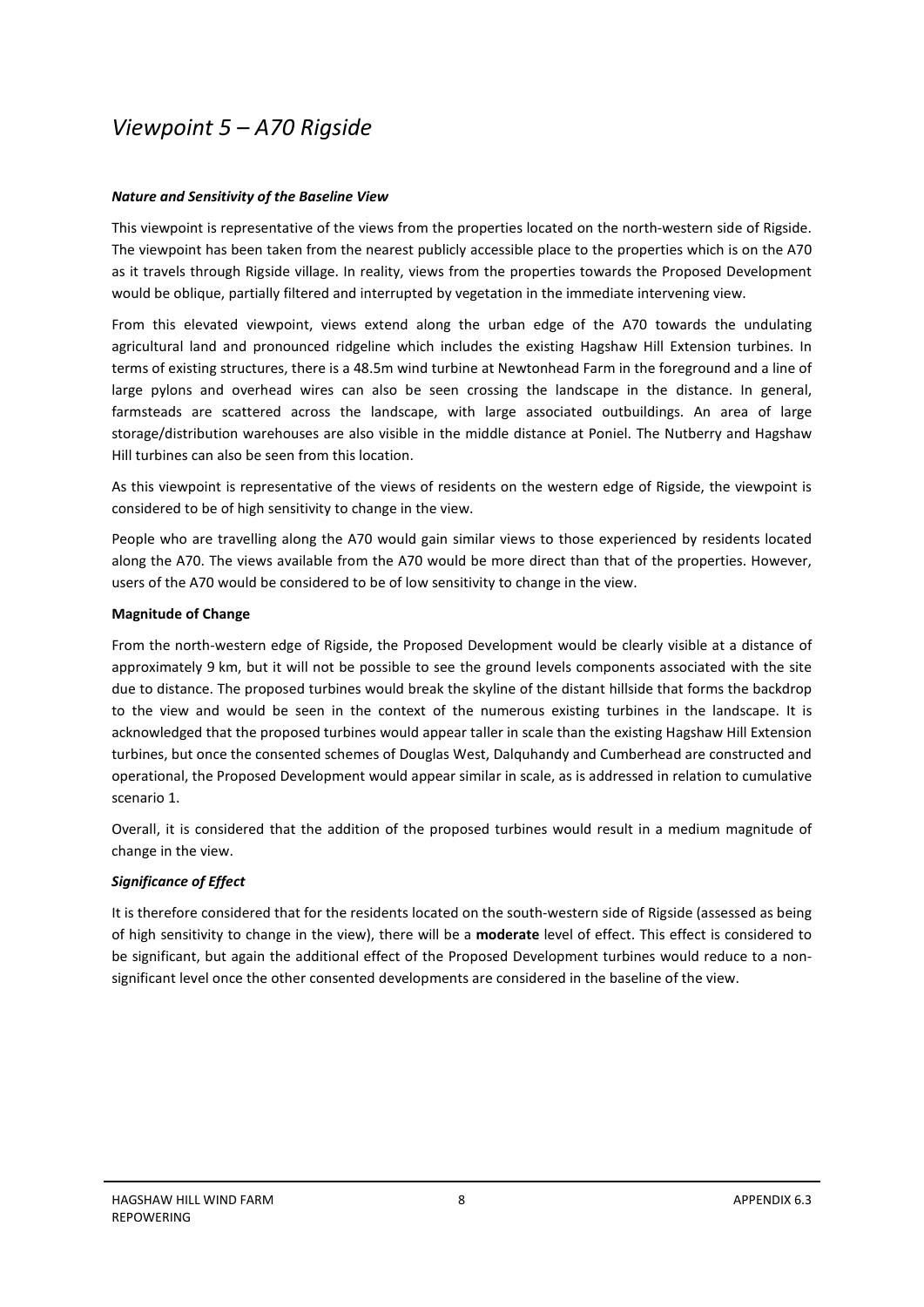### <span id="page-10-0"></span>*Viewpoint 6 – Black Hill*

### *Nature and Sensitivity of the Baseline View*

This viewpoint is representative of the views from the top of Black Hill, a scheduled monument which is a National Trust for Scotland specified viewpoint. Black Hill is the location of a fort and settlement, and its elevated position of approximately 290 m AOD, provides panoramic views across the Clyde Valley.

From the top of Black Hill, panoramic views of the surrounding landscape are available. The top of the fort includes limited vegetation and is covered by managed grassland. Clear views towards the Clyde Valley consist of primarily undulating pastoral farmland. The condition of this landscape varies with some areas appearing to express less management than others. The field pattern is quite large in size, and it is evident that hedgerows have been removed to increase their size. There is an overall sense that the surrounding area is a working and productive landscape.

Several farmsteads are scattered across the landscape, many of which express the local vernacular in appearance, being made of local stone while being seen in combination with large, modern farm sheds. Larger settlements can be seen scattered along the valley sides. In the direction of the site, several small scale wind turbines can be seen in the valley in the middle distance. Field boundaries are composed of broken hedgerows, and deciduous tree belts. In the distance, the undulating hills are clearly visible, some of which are covered in coniferous plantations.

From this vantage point panoramic views are available. On clear days it is possible to see many of the existing wind turbines in the distance which surround the Black Hill vantage point. Other human influences also occur within the landscape such as large electricity pylons and overhead lines which cross the land to the north. It is also possible to gain glimpses of the M74 motorway traffic as is passes to the west of this location.

As this viewpoint is a recognised vantage point and a historical feature, this viewpoint is considered to be of high sensitivity to change in the view.

### **Magnitude of Change**

From this viewpoint atop Black Hill it will be possible to see the Proposed Development at a distance of approximately 12.7 km from the nearest turbine. The proposed turbines will, in part, be seen above the horizon, but many of the proposed turbines would be located beyond the hillside that forms the backdrop to the view and thus the blades tips only would be visible.

The Proposed Development would be seen in combination with the other turbines in the panoramic view including Hagshaw Hill Extension, Nutberry, Galawhistle and numerous single, small scale turbines in the local landscape. The proposed turbines would be additional identifiable features seen within an area which already includes existing wind turbine development. Once the consented Douglas West, Cumberhead and Dalquhandy wind farms are constructed, the Proposed Development would be seen as a backdrop to these more prominent schemes, as addressed in cumulative scenario 1.

Overall, the addition of the Proposed Development to the view from the summit of Black Hill is not considered to have a detrimental effect upon the appreciation of the wider panoramic views available.

From this viewpoint it is considered that there would be a medium to low magnitude of change in the view.

### *Significance of Effect*

It is therefore considered that the proposed development would result in a **moderate to moderate/minor** level of effect on the visual amenity experienced by people visiting the high point of Black Hill fort and settlement.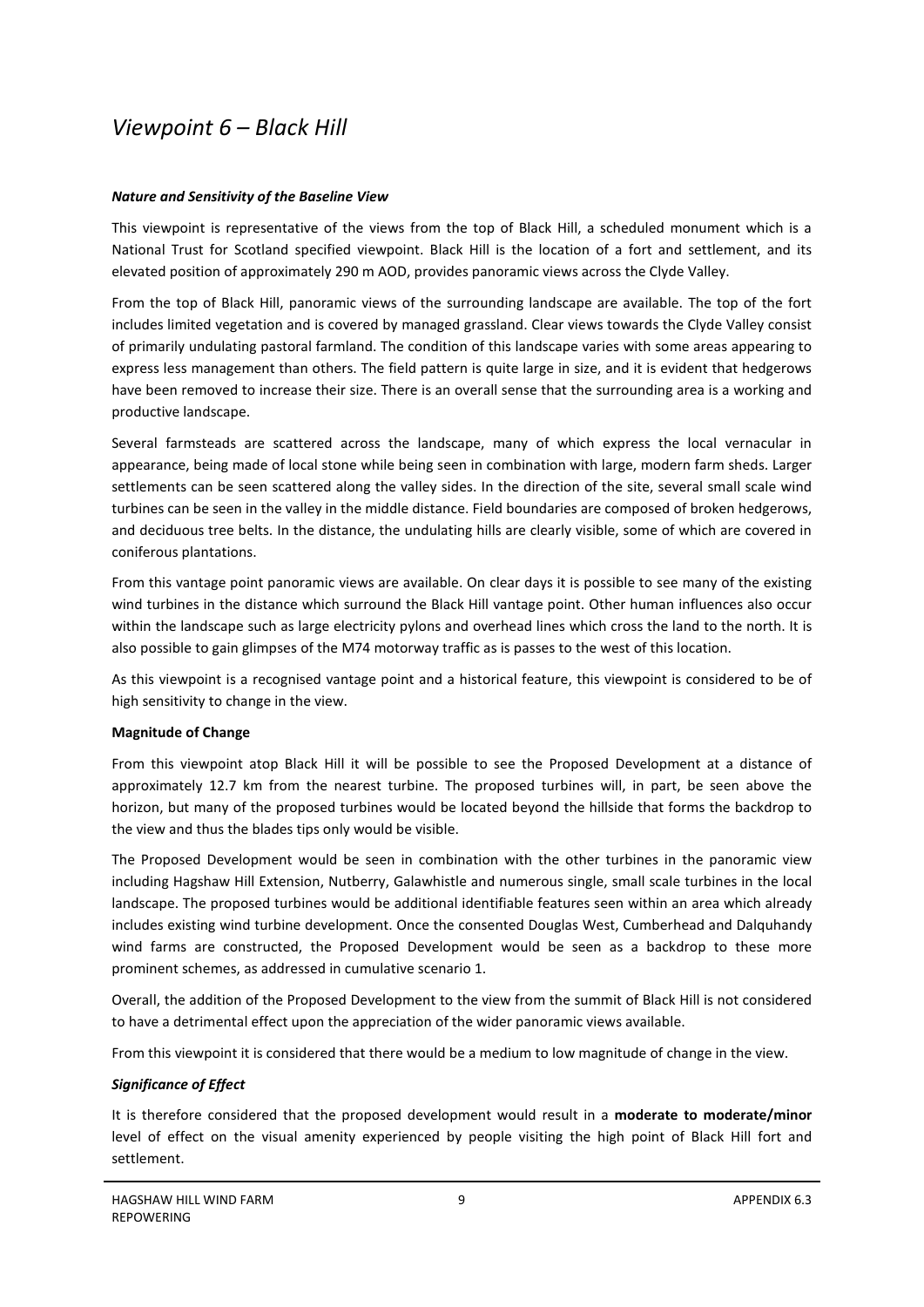## <span id="page-11-0"></span>*Viewpoint 7 – Hyndford Bridge*

### *Nature and Sensitivity of the Baseline View*

This viewpoint is representative of the views from Hyndford Bridge which forms a historical feature along the A73 and is identified as a recognised viewpoint within the *South Lanarkshire Spatial Framework*. The bridge includes footpaths on either side of a single lane of traffic, operated by a three-way traffic light system.

Views from Hyndford Bridge extend along the River Clyde valley looking across a predominantly rural landscape, comprising primarily of managed grazing land and unmanaged grassland. The River Clyde sweeps through the shallow valley, and is relatively wide at this point.

To the south there are views of the A70 as it travels through the River Clyde Valley with a few farmsteads including large agricultural buildings situated at elevated positions along the valley sides. A relatively large proportion of the surrounding land is used for grazing animals and blocks of woodland and belts of coniferous plantation run down the slopes to the south-west, providing texture and contrast to the landscape. In the far distance one hillside is framed by the slopes of the valley with the existing Hagshaw Hill Extension turbines situated on the nearside with the blade tips of some of the Nutberry Wind Farm also visible.

As a road which is used for its scenic qualities as part of the Clyde Valley Tourist Route, and as the bridge itself is a historical feature, this location is considered to be of high sensitivity to change in the view.

#### **Magnitude of Change**

From this viewpoint location, the Proposed Development would be framed in the distance by the hillsides of the immediate Douglas Water valley. Therefore, when receptors are located on the bridge, views are gained directly along the River Clyde to the Douglas Water valley and towards the far hillside where the proposed turbines are situated.

The ZTV suggests intermittent visibility of the site in the vicinity of Hyndford Bridge, but that up to all of the proposed turbines will be visible from the bridge itself. In reality at least six of the turbines will be screened up to hub height by intervening landform and vegetation. The hub and blades of the turbines situated in the eastern part of the site will be will be visible. The nearest proposed turbine is located approximately 15.6 km from the viewpoint location.

When crossing Hyndford Bridge, receptors will experience a transient view of the bridge itself and the local landscape beyond it. The proposed turbines are situated almost perpendicular to the direction of the bridge and it is assessed that there will be a very low change on the visual experience of motorists. The worst case scenario will be experienced by pedestrians stopping at one of the turret style features along the southwestern footpath to experience the views of Douglas Water valley and the distant hills.

When considering the existing nature of the view, the screening effect of intervening landform and vegetation, and the distance from the site, the addition of the proposed turbines in the view that already includes the Hagshaw Hill Extension turbines and Nutberry Wind Farm, would result in a worst-case low to medium magnitude of change.

### *Significance of Effect*

It is therefore considered that the Proposed Development would result in no greater than a **moderate**/**minor to moderate** level of effect on the visual amenity of those travelling over the Hyndford Bridge. This effect is not deemed to be significant due to the distance between the bridge and the proposed turbines, as well as the layers of intervening vegetation and screening provided by the valley landform.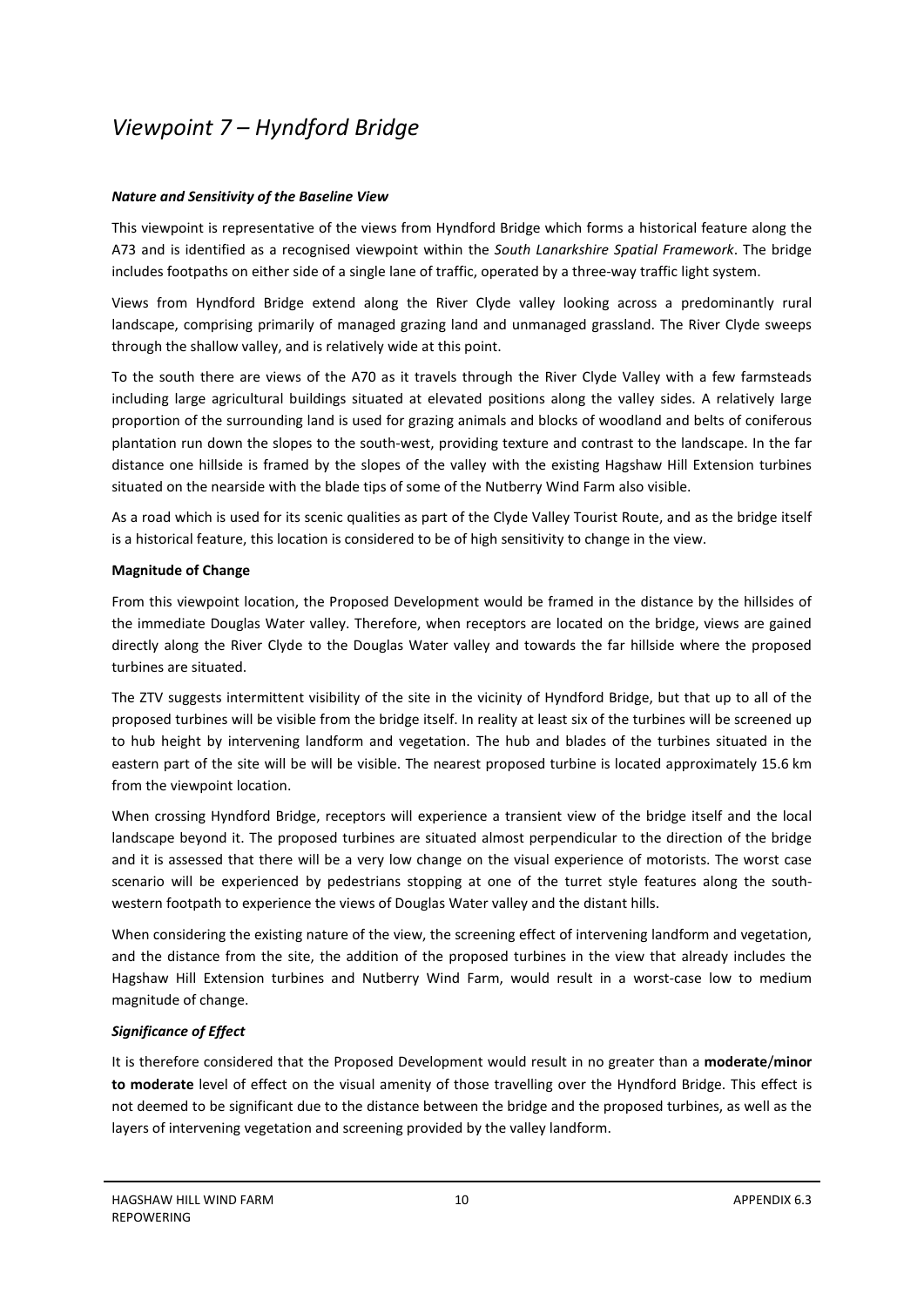### <span id="page-12-0"></span>*Viewpoint 8 – Tinto Hill*

### *Nature and Sensitivity of the Baseline View*

This viewpoint is representative of the views from the vantage point of Tinto Hill, which is located at an elevation of approximately 710 m AOD. Clear panoramic views extend across a gently undulating rural landscape.

In the direction towards the site, a large patchwork of plantation covers extensive areas of land in the surrounding landscape. Substantial tree belts also form boundaries to some of the fields. Whilst it is evident that some field hedgerows have been removed to create larger fields. There are farmsteads scattered across the landscape, some with large agricultural sheds. There is a significant sense that surrounding Tinto Hill, the wider area is formed by a combination of rolling moorland as well as a working and productive landscape.

Within the view to the west, towards the site, the existing Hagshaw Hill Extension turbines are visible on the top of Common Hill along with the Nutberry Wind Farm to the right of the view alongside Auchrobert Wind Farm. On clear days when long distance views can be gained, it is possible to see other existing wind farm sites in the far distance including Whitelee. Other features of the landscape include previously worked, regenerating and operational opencast coal sites and quarries.

As this viewpoint is representative of a recognised vantage point at the summit of a notable hill in the local landscape, receptors are considered to be of very high sensitivity to change in the view.

### **Magnitude of Change**

From this viewpoint location, the Proposed Development would be visible in the middle distance. Due to the elevated nature of the viewpoint the towers, hubs and blades of each turbine would be visible.

The Proposed Development would form identifiable features in landscape at a distance of approximately 15.8 km. It is acknowledged that the turbines located on the highest ground within the site would break the horizon, but they would occupy a relatively narrow field of view and would be seen in the context of other existing wind energy development within the wider panoramic views available. The principal sense of openness and scale within the landscape as seen from the summit of Tinto would remain.

Overall, there would be no greater than a low magnitude of change in the view from the summit of Tinto.

### *Significance of Effect*

It is therefore considered that the Proposed Development would result in a **moderate/minor** level of effect on the view for visitors to the vantage point at Tinto Hill. This level of effect is not significant.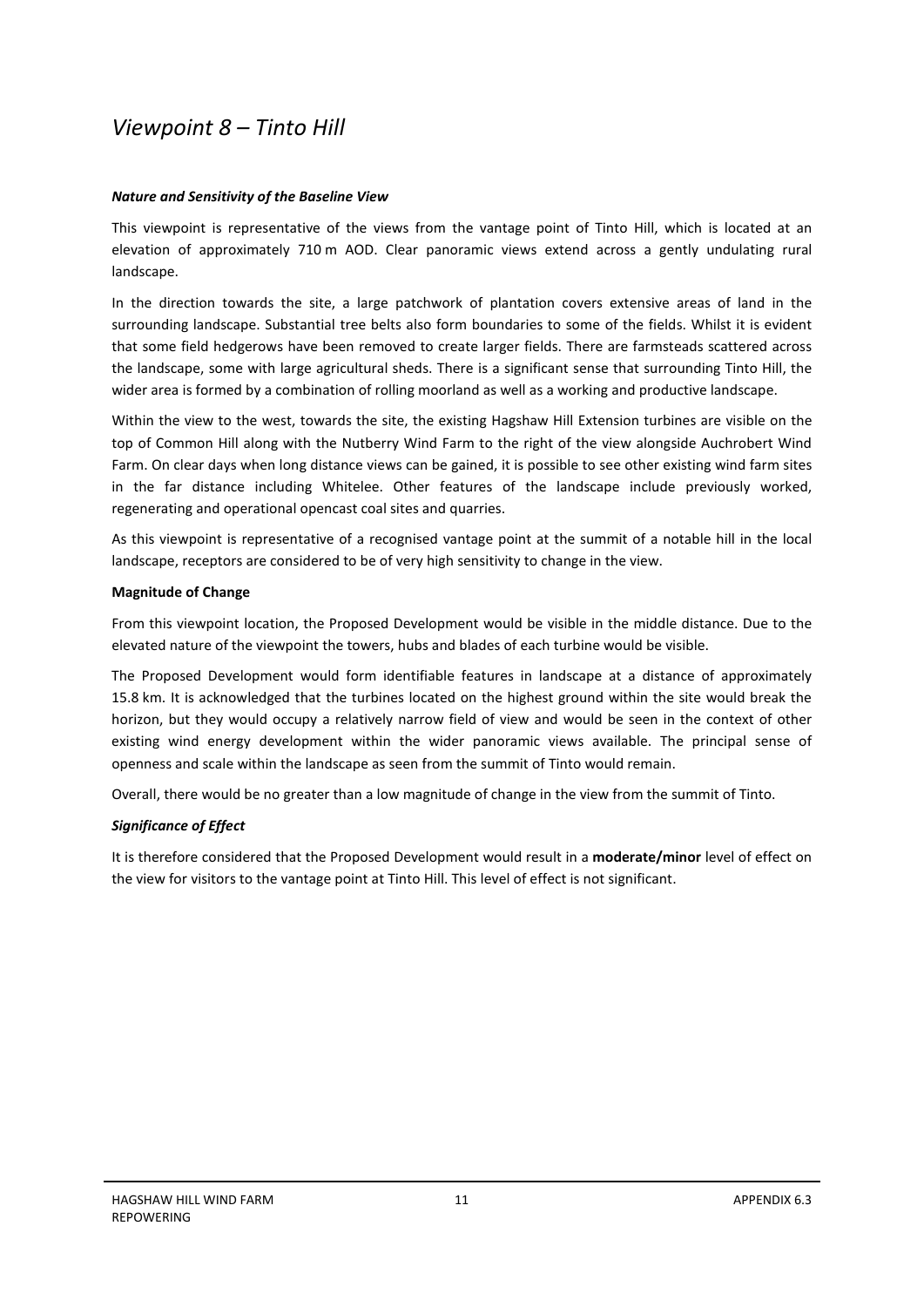# <span id="page-13-0"></span>*Viewpoint 9 –A70 east of Monksfoot Bridge*

### *Nature and Sensitivity of the Baseline View*

This viewpoint is located just off the A70 at a junction bell mouth to the east of Monksfoot Bridge, opposite the entrance to the existing Galawhistle Wind Farm. The view comprises the immediate hillside of Shiel Hill, a simple pastoral hill with a steep incline from the valley bottom in which the A70 passes through. The hillside appears to have been engineered due to its uniform nature in comparison to the natural appearance of the surrounding landscape.

The view is relatively featureless. The road corridor, and its associated paraphernalia, passes to the immediate north, as does the site access track to Galawhistle Wind Farm, and beyond the near horizon formed by Shiel Hill there is a single Galawhistle turbine visible against the sky.

As the viewpoint is representative of views from the A70, the sensitivity of receptors is considered to be low.

### **Magnitude of Change**

The ZTVs suggest that there would be theoretical visibility of all of the proposed turbines from this viewpoint location. However, the visualisation at Figure 6.40 shows that the hubs and blades of eight of the proposed turbines would be visible against the skyline with the remaining six turbines seen as blade tips only.

The Proposed Development is located almost perpendicular to the A70 at Monksfoot Bridge, at a distance of approximately 1.1 km, and thus receptors using the route would not experience direct views towards the proposed turbines at this particular location.

The proposed turbines would extend the horizontal array of turbines in the view, but they would be seen in the context of the existing Galawhistle turbine that is already visible above the horizon. The Galawhistle turbine is located closer to the road than the Proposed Development at this location and thus the proposed turbines, although taller, would appear of similar scale in the landscape.

Overall, there would be a high magnitude of change in the view.

### *Significance of Effect*

There would be a moderate visual effect upon receptors using the A70 at Carmacoup which is significant due to the distance between the proposed turbines and the receptors using the route. The proposed turbines would appear prominent features in the view to the north as receptors travel between Muirkirk and Douglas.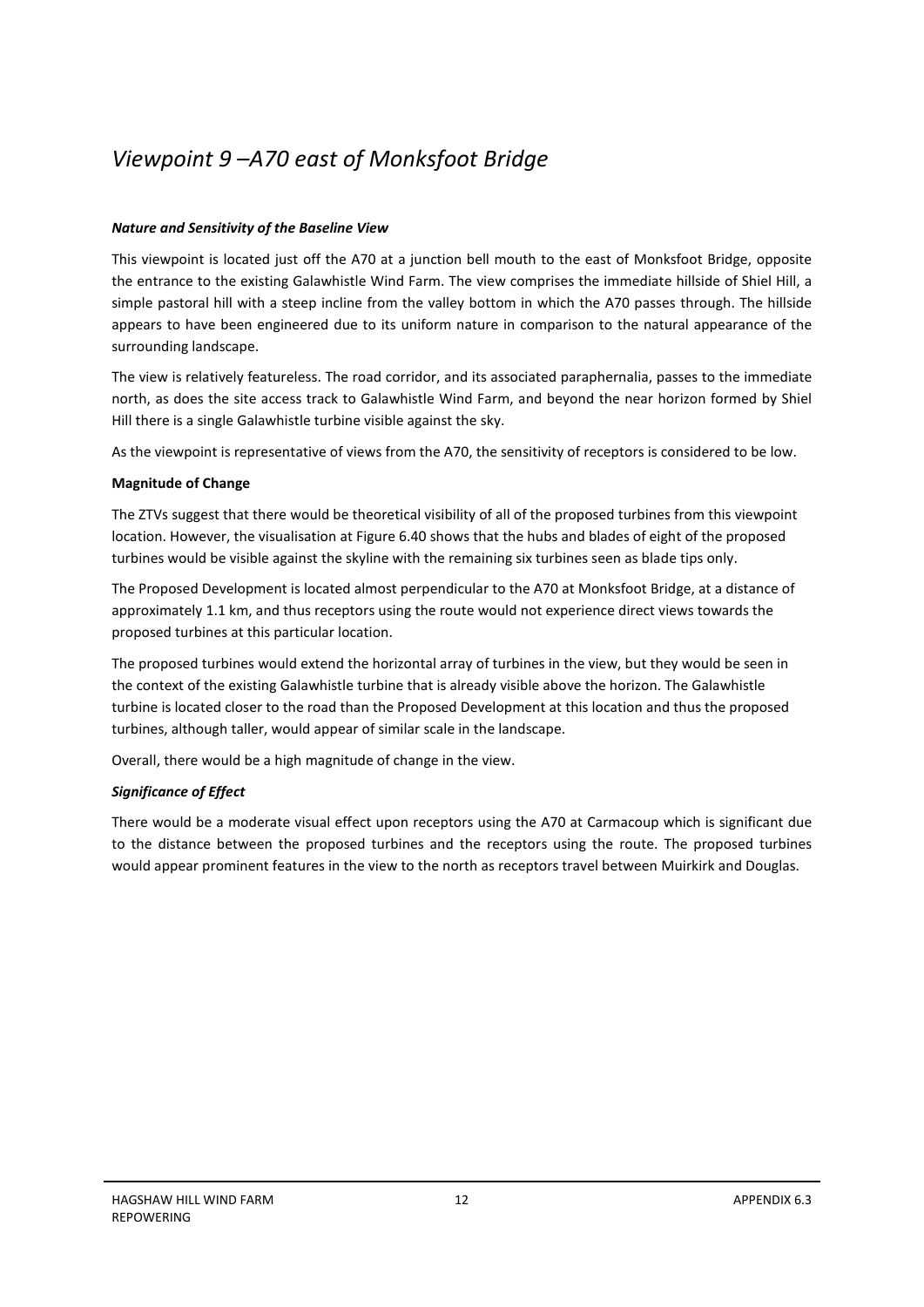## <span id="page-14-0"></span>*Viewpoint 10 – Victory Park, Muirkirk*

### *Nature and Sensitivity of the Baseline View*

This viewpoint is located on the western edge of Victory Park to allow for views beyond the immediate built form towards the site. The immediate view comprises the public open space with dwellings located on Glasgow Road, Park Avenue and Burns Avenue located immediately beyond. The varied yet simple distant horizon is formed by a number of hills including Hareshaw Hill, Parisholm Hill, and Urit Hill. The hills are covered with upland grassland and moorland vegetation. Woodland and plantation punctuate the mid slopes and dense deciduous woodland covers much of the valley bottom.

The existing turbines of the Galawhistle Wind Farm occupy the horizon and form notable vertical features in the view with further Galawhistle turbines are also seen slightly set down in the landscape beyond the horizon.

As the viewpoint is located within a public park, the receptors using the space are considered to be of high sensitivity to changes in the view.

### *Magnitude of Change*

The Proposed Development would be located in the view north-eastwards from Victory Park, in the same part of the view as the existing Galawhistle Wind Farm. The proposed turbines would be located beyond the existing turbines and thus they would appear similar in scale to the Galawhistle turbines.

The Proposed Development would introduce further vertical features to the distant landscape, but they would not extend the horizontal array of turbines in the view as the turbine blade tips of T1, T3 and T4 would be barely noticeable. The Proposed Development would reinforce the existing nature of the distant view, with the closest turbine located some 9.5 km away.

Overall, there would be a medium magnitude of change in the view from Muirkirk Park.

### *Significance of Effect*

There would be a moderate visual effect experienced by receptors at Muirkirk Park. The effect is not considered to be significant due to the distance of the receptors from the site and the context in which the Proposed Development will be seen in.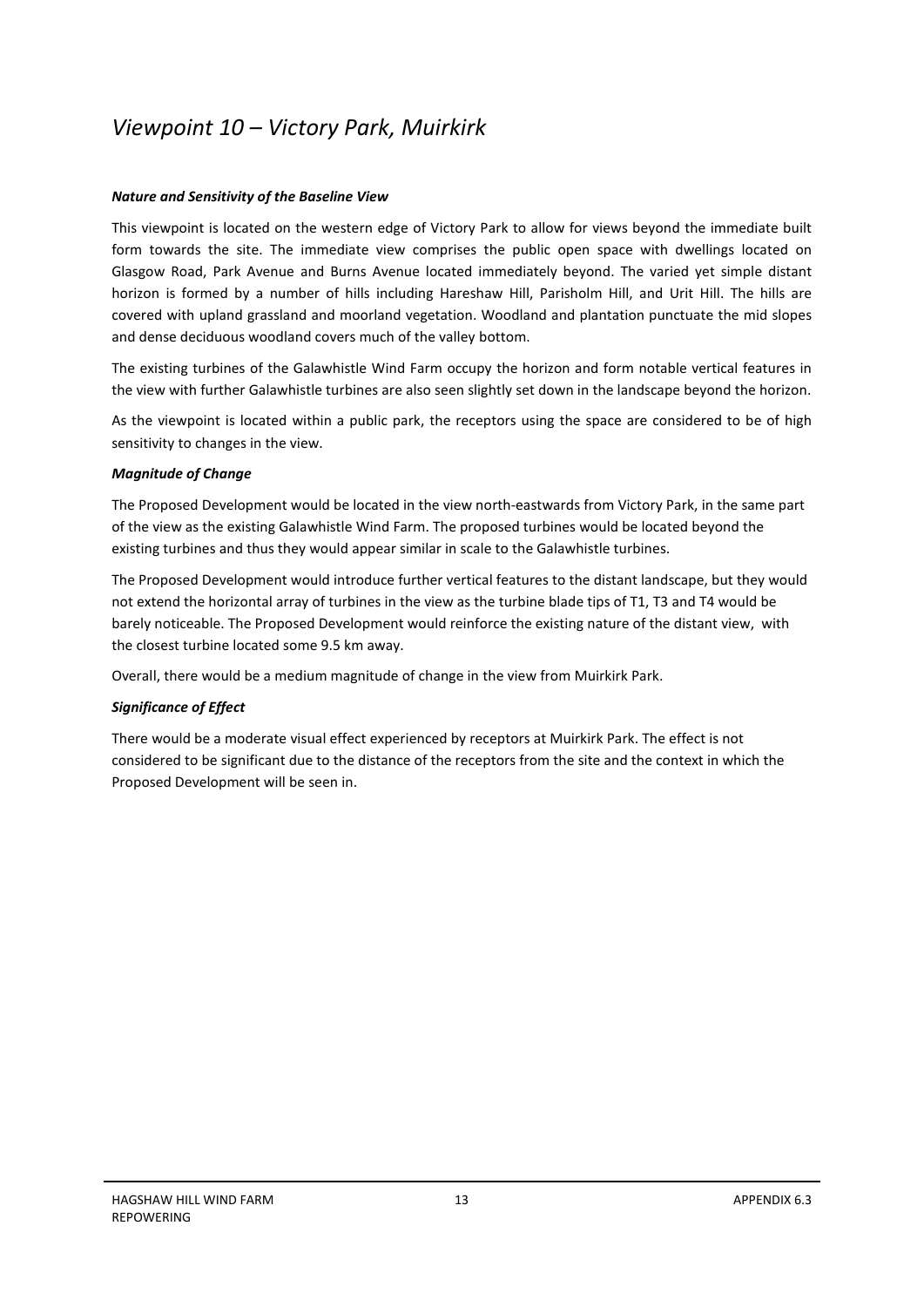### <span id="page-15-0"></span>*Viewpoint 11 – Cairn Kinney*

### *Nature and Sensitivity of the Baseline View*

This viewpoint is located at the summit of Cairn Kinney (493m AOD), which is located part way between the A70 at Glespin and the A76 at Sanquhar. The view from the summit in a northerly direction towards the site comprises an undulating upland grassland landscape punctuated by large areas of commercial plantation.

The view is long reaching and panoramic, and in clear weather conditions views reach beyond Carluke to the north east, where the existing Black Law Wind Farm can be seen. The existing Hagshaw Hill Extension turbines are clearly seen in the near landscape, above the horizon formed by Common Hill. The existing Nutberry and Galawhistle turbines are also visible in the same part of the view as the site.

Receptors at the hill summit are considered to be of high sensitivity to changes in the view.

### **Magnitude of Change**

The Proposed Development will be clearly seen from the summit of Cairn Kinney, alongside some of the ground level components of the Proposed Development, at a distance of approximately 8 km. The proposed turbines would appear well spaced in the view, located within the existing Hagshaw Hill Extension Wind Farm and thus not further extending the horizonal array of turbines. The proposed turbines will appear taller than the existing turbines located to either side of the Proposed Development, but they would not appear disproportionate to the overall scale of the landscape as seen from the summit of Cairn Kinney.

The proposed turbines would reinforce the presence of commercial wind energy in the landscape to the north of Cairn Kinney. There would be an overall medium magnitude of change in the view.

### *Significance of Effect*

The Proposed Development will give rise to a moderate visual effect as experienced from the viewpoint. This effect is not considered to be significant due to distance from the receptor and the context in which the Proposed Development will be seen in the view.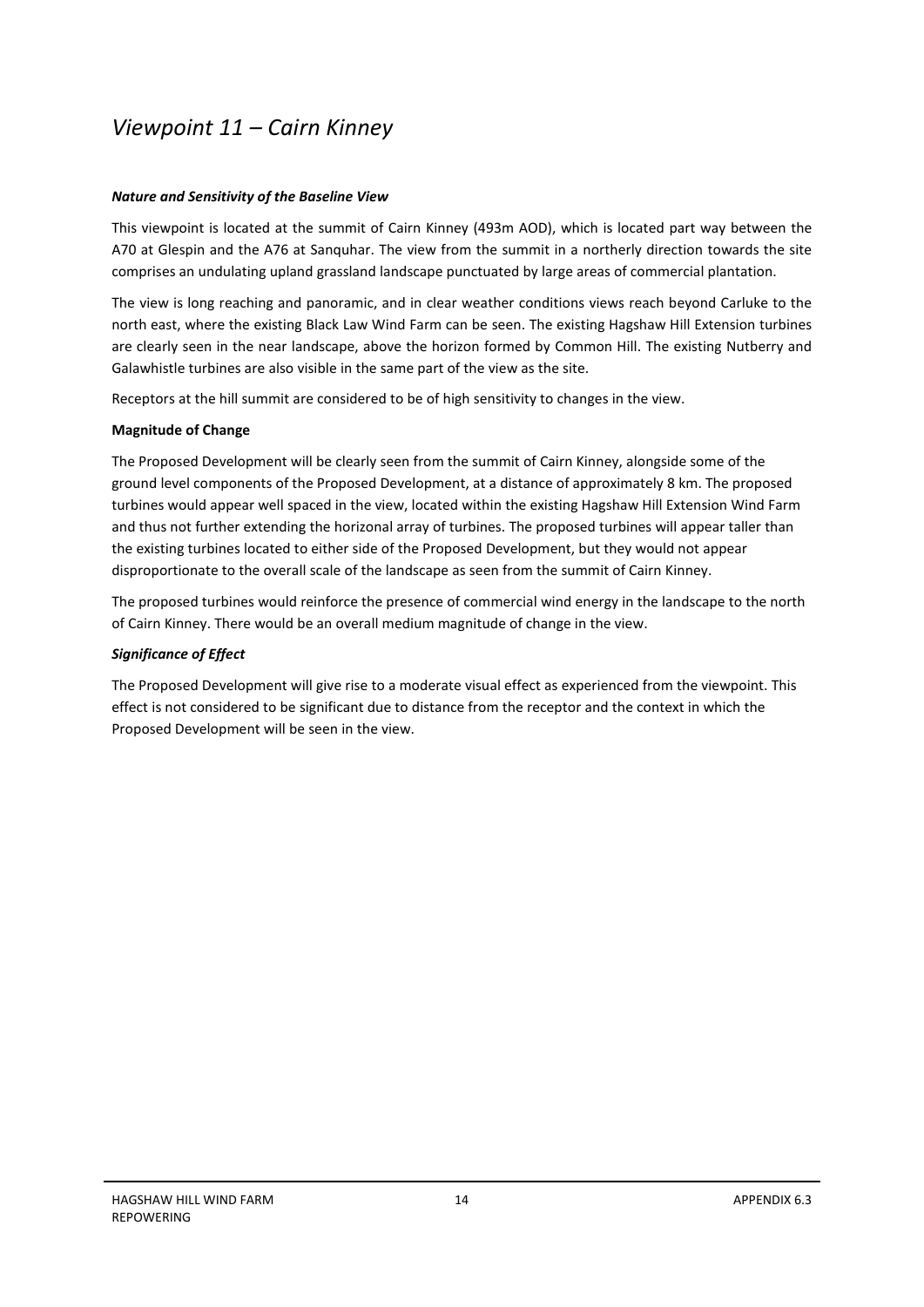# <span id="page-16-0"></span>*Viewpoint 12 – East of Glespin (on A70)*

### *Nature and Sensitivity of the Baseline View*

This viewpoint is representative of the views from the A70 to the east of Glespin. It should be noted that the viewpoint does not portray the view that would be gained from Glespin village itself. The ZTV demonstrates that the northern side of Glespin does not fall fully within the ZTV, with varying levels of theoretical visibility of the proposed turbines, and therefore this viewpoint has been chosen to demonstrate views gained on the outskirts of the settlement where open views towards the site are available.

This viewpoint is located to the east of Glespin, just east of Jeanfield Bridge, located on the minor road immediately adjacent to the A70. The viewpoint is located at a slightly elevated position overlooking the Douglas Water valley. Views extend past the main road of the A70, to rough pastures beyond. Scrubby vegetation sweeps through the valley floor. As the landform rises beyond the valley floor there is a band of mixed woodland, namely Windrow Wood, as well as uniform blocks of plantation.

Some human influences within the landscape are visible and the primary focus for motorists will be the A70 and associated signposts, a post and wire fence runs along the road side, while telegraph poles and wires cross the landscape. A few lone farmsteads can be seen in the distance and the existing Hagshaw Hill Extension turbines and the existing Galawhistle turbines are visible above the horizon that forms the backdrop to the view to the north.

As this viewpoint is representative of views from a road, receptors using this road are considered to be of low sensitivity to changes in the view.

### **Magnitude of Change**

From this viewpoint all of the proposed turbines would be visible above the ridgeline to the north. They will be seen in the same part of the view as the existing Galawhistle and Hagshaw Hill Extension turbines and their presence in the landscape would only marginally extend the horizontal array of turbines in the view. It is acknowledged that the proposed turbines would appear taller in the view than the existing turbines, but they would not appear disproportionately out of scale with the simple and large scale nature of the baseline landscape.

The proposed turbines would be seen at a distance of approximately 2.4 km and they would appear as prominent features in the oblique view from the road as receptors travel between Douglas and Glespin.

From this viewpoint location there will be a high magnitude of change in the view.

### **Significance of Effect**

It is therefore considered that the Proposed Development would result in **moderate** level of effect on the views from this viewpoint and the visual amenity experienced by people travelling along the A70 at this point. This effect is considered to be significant.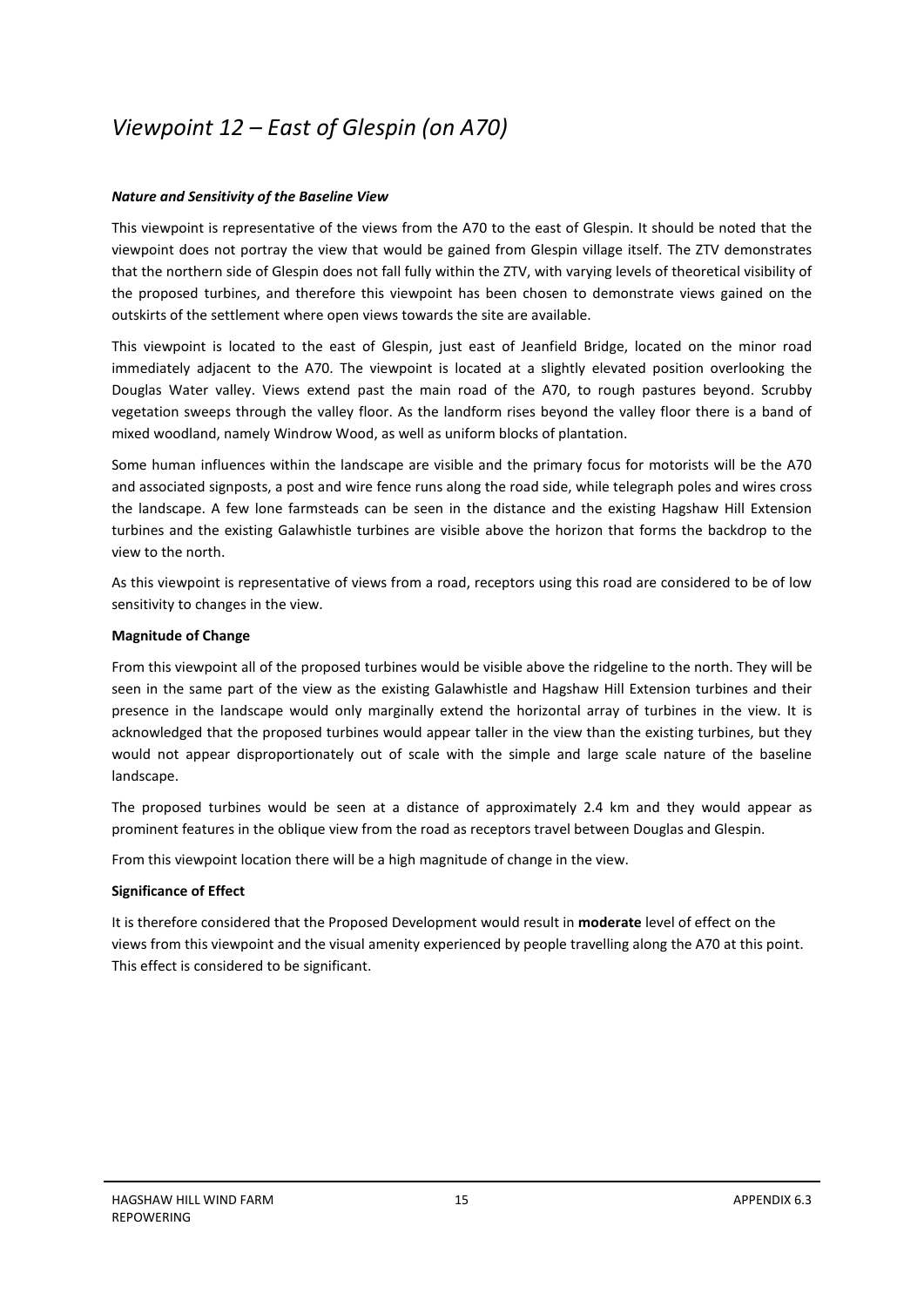### <span id="page-17-0"></span>*Viewpoint 13 –Auchensaugh Hill*

### *Nature and Sensitivity of the Baseline View*

This viewpoint is representative of the views from a high point located on Auchensaugh Hill, approximately 392 m AOD, to the south-east of Douglas. Views stretch across a gently undulating shoulder landscape within the uplands, which then falls into the Douglas Valley before rising again to Common Hill, which forms the backdrop to the view. The landscape expresses a relatively clear, monochrome form, composed mainly of rough grasslands.

A line of pylons and overhead wires cross the large scale landscape and fields are separated by post and wire fences. Views towards the village of Douglas are screened by Pagie Hill while the coniferous plantation of Townhead Wood combine to reduce the visibility in this direction. To the north-west, the existing Hagshaw Hill Extension turbines are visible.

From this viewpoint location facing in an easterly direction it is possible to gain views of the B7078 and M74 as they pass through the landscape. A large row of pylons and overhead wires also cross through the landscape.

As this hill may be used for recreational activities and is accessed by a Wider Network path which forms part of the *South Lanarkshire Core Paths Plan* (Nov 2012), receptors at Auchensaugh Hill are therefore considered to be of high sensitivity to change in the view.

### *Magnitude of Change*

The Proposed Development would be visible from Auchensaugh Hill at a distance of approximately 6 km. The proposed turbines will be seen between the existing Hagshaw Hill Extension turbines and Galawhistle Wind Farm. The Proposed Development would also be seen in the same part of the landscape as the consented Cumberhead and Douglas West wind farms, as is discussed separately in cumulative scenario 1.

It is acknowledged that there will be a clearly perceptible difference in turbine size between the Proposed Development and the Hagshaw Hill Extension turbines from this location but, as illustrated in the photomontage presented within Volume 4b, the proposed turbines would respond well to the scale of the underlying landform, which is relatively simple and large scale, and the proposed turbines would not dominate the landscape at this location.

From this viewpoint on Auchensaugh Hill, there would be a medium magnitude of change in the view.

### *Significance of Effect*

The Proposed Development would result in **moderate** level of effect on the views and visual amenity experienced by people visiting this location. This effect is considered to be significant.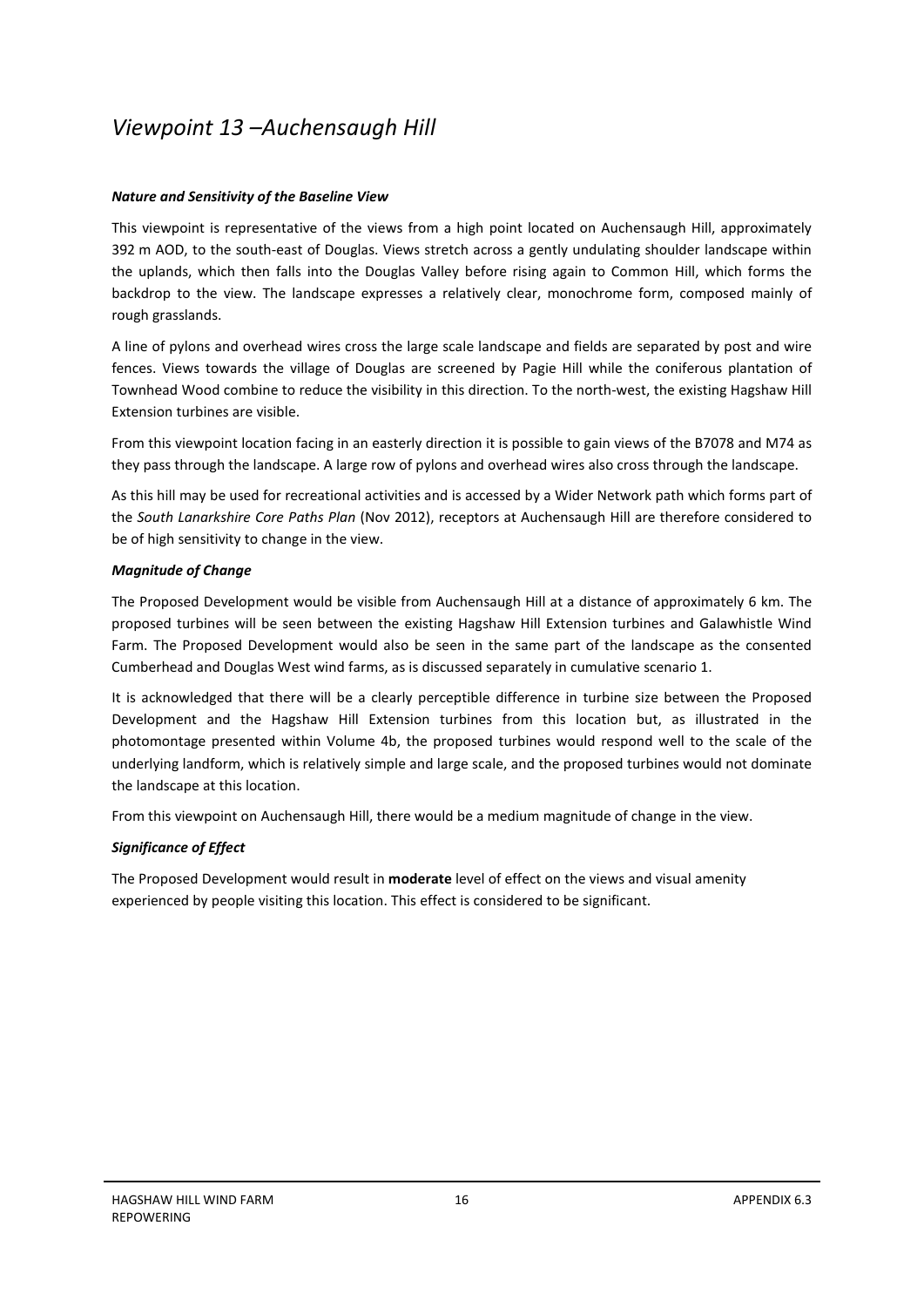# <span id="page-18-0"></span>*Viewpoint 14 – Nether Wellwood (A70)*

### *Nature and Sensitivity of the Baseline View*

This viewpoint is located on the A70 at Nether Wellwood looking generally north east towards Muirkirk. The road winds its way through a heavily modified landscape at this location. The land to the south of the road has been subject to open cast mining with bunding and former spoil heaps creating variation in the landform. An area of open water can be seen to the south of the road.

The route of the A70 is relatively well treed with belts and blocks of mixed and coniferous trees located along the roadside. This vegetation interrupts the overall visual experience from the road. Larger areas of coniferous plantation can be seen in the middle ground view. Man made features can be seen in the near view including an electricity substation and lines of pylons. The consented Cumberhead turbines would also be visible in the landscape, once constructed.

Longer distance views are also available, particularly to the south east. The land massifs of Cairn Table and Wardlaw Hill form the backdrop to the view. The outline of Common Hill is also visible beyond the block of trees in the near view.

As the viewpoint is located on a primary 'A' road, the sensitivity of receptors is considered to be low.

### *Magnitude of Change*

The Proposed Development would be visible in the middle distance view beyond an existing coniferous woodland block at a distance of approximately 14.2 km. The turbine blades of up to six of the proposed turbines would be seen above the tree line. The proposed turbines would appear similar in scale to the consented Cumberhead turbines once constructed.

Overall, the addition of the Proposed Development to the view from the A70 at Nether Wellwood would give rise to no greater than a low magnitude of change.

### *Significance of Effect*

Taking into consideration the low sensitive of the receptors using the A70, and the low magnitude of change in the view, there would be no greater than a moderate/minor visual effect which is not significant.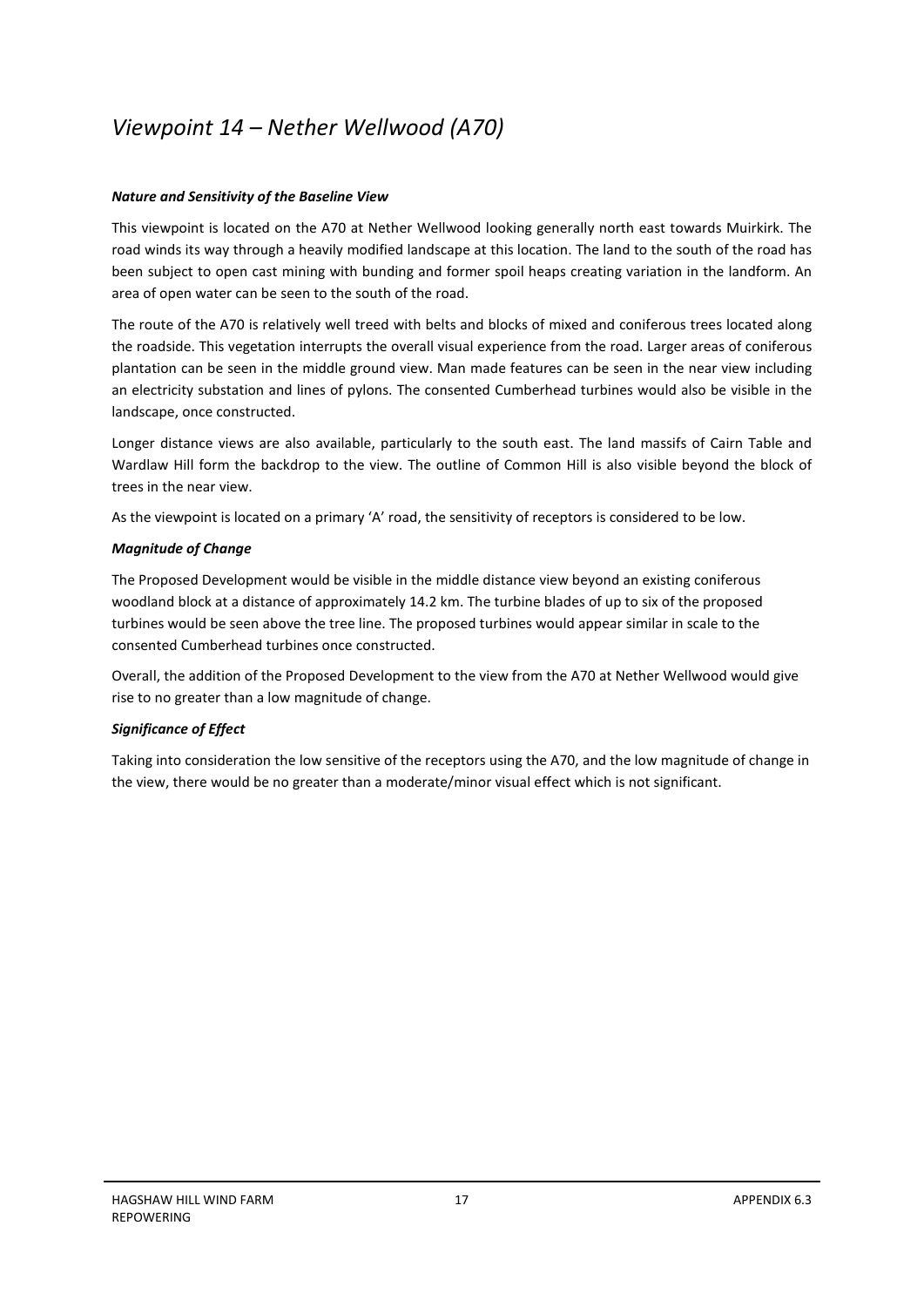### <span id="page-19-0"></span>*Viewpoint 15 – Cairn Table*

### *Nature and Sensitivity of the Baseline View*

The viewpoint is located at the summit of Cairn Table, which in 594m AOD. At the summit is a trig point, a cairn, a war memorial (appearance of an intact stone cairn) and a 360 degree compass viewshed to enable receptors to orientate themselves when at the summit.

Cairn Table is accessed via a footpath that leaves Muirkirk and travels in a southerly direction and thus whilst walking to the summit the site is located directly beyond the receptor. From the summit there are panoramic and far reaching views in all directions, and the landscape in which the site is located forms a small part of the overall view available.

The view in the direction towards the site would be experienced by receptors at the summit and by those walking back in a northerly direction to the car park at Muirkirk. The view comprises an undulating landscape in which wind energy development is already a feature. The upland landform of Common Hill forms the middle ground view with long distance views experienced as far as the Pentland Hills.

As the summit of Cairn Table features a compass viewshed to assist in experiencing the view, the sensitivity of receptors is considered to be very high.

### *Magnitude of Change*

The Proposed Development would be seen in the middle distance view from the summit of Cairn Table. A number of the turbines would be seen against the skyline, with those located on slightly lower ground seen back clothed by the landform beyond.

It is acknowledged that there would be a clearly perceptible difference in scale of turbines in the view with the proposed turbines seen beyond the existing Hagshaw Hill Extension turbines, and the proposed turbines would undoubtedly be prominent. However, there are already several wind farms visible in this view form Cairn Table, all of which are of various heights, and whilst the proposed turbines would further contribute to the existing varying nature of wind energy development in the middle distance, including the Galawhistle and Nutberry turbines, this forms only part of a much wider panoramic view from this location, which will also include the consented Kennoxhead and Penbreck turbines in the foreground of the views towards the east and south-east.

Overall, there would be a medium magnitude of change in the view experienced by receptors looking north from the summit of Cairn Table.

### *Significance of Effect*

Considering the very high sensitivity of receptors at the viewpoint location, and the medium magnitude of change in the view, there would be a moderate effect upon visual amenity as experienced at the summit of Cairn Table. This effect is not however considered to be significant due to the distance of the Proposed Development from the viewpoint location, and the context in which the proposed turbines are seen within.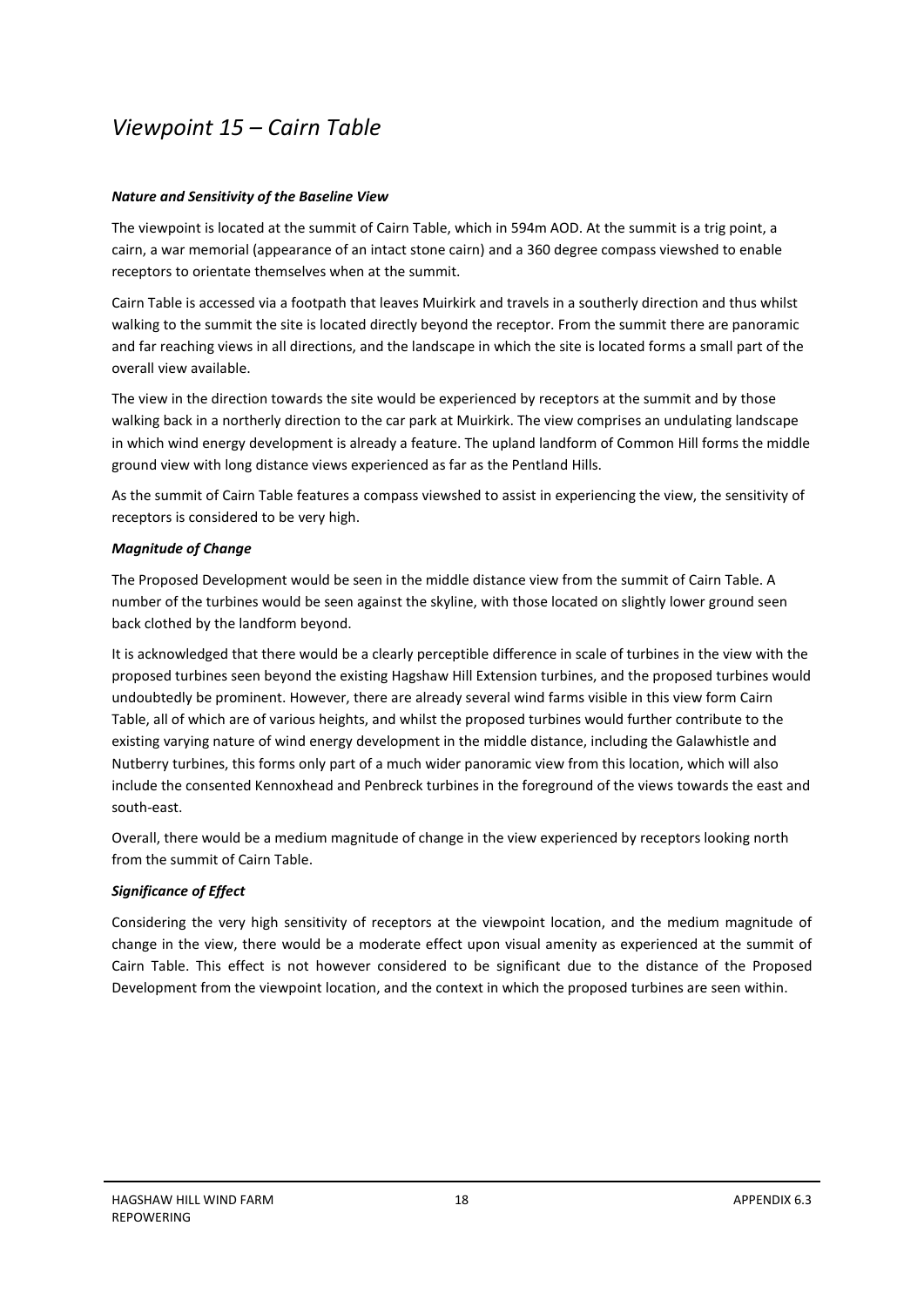### <span id="page-20-0"></span>*Viewpoint 16 – Douglas*

### *Nature and Sensitivity of the Baseline View*

This viewpoint is representative of the views from residential receptors located on the north-western edge of Douglas located on Crabtree Street. The photograph was taken at a publicly accessible location in the gateway to the playing fields to allow for a worst case open aspect view towards the site. In reality, the view from the properties is likely to be interrupted by vegetation in the immediate view.

Views extend in a north-westerly and westerly direction across well maintained playing fields beyond the small club house located in the foreground of the view. The grassy banks of the Douglas Water can be seen cutting through the valley bottom with the land on the other side of the bank gently rising up to Long Plantation. Blocks of deciduous woodland break up the rough grazing grassland. Long Plantation runs up and along the opposing valley hillside and extends along most of the sky line. The existing Hagshaw Hill Extension turbines and the Hazelside Farm turbine are visible to the west, as is the moorland in which they are located.

As this viewpoint is representative of the views from residential properties, the receptors are considered to be of high sensitivity to change in the view.

#### **Magnitude of Change**

The ZTV suggests that up to all of the proposed turbines would be visible from this viewpoint. In reality, views of the turbines would be more restricted than is suggested. The nearest proposed turbine is T9 at approximately 3.5 km to the west.

As can be seen in the visualisation at Figure 6.47, a number of the proposed turbines towers would be screened by the landform of Common Hill and three of the turbines would be only be visible as moving blade tips above the horizon. The vegetation in the immediate view would also interrupt views of three of the turbines at this particular location.

The turbines that are visible will break the skyline and will appear taller than the existing Hagshaw Hill Extension turbines, but once the consented Douglas West turbines are constructed, the proposed turbines would not appear out of scale in the landscape as the Douglas West turbines would appear much more prominent in the view, as is discussed in cumulative scenario 1.

From this viewpoint location there would be a medium magnitude of change to the view.

### *Significance of Effect*

There would be a **moderate** level of effect on the views from this viewpoint which is considered to be significant. However, the Proposed Development would be clearly visually separated from the village and the intervening valley landscape of the Douglas Water and this view is only representative of a small area within Douglas.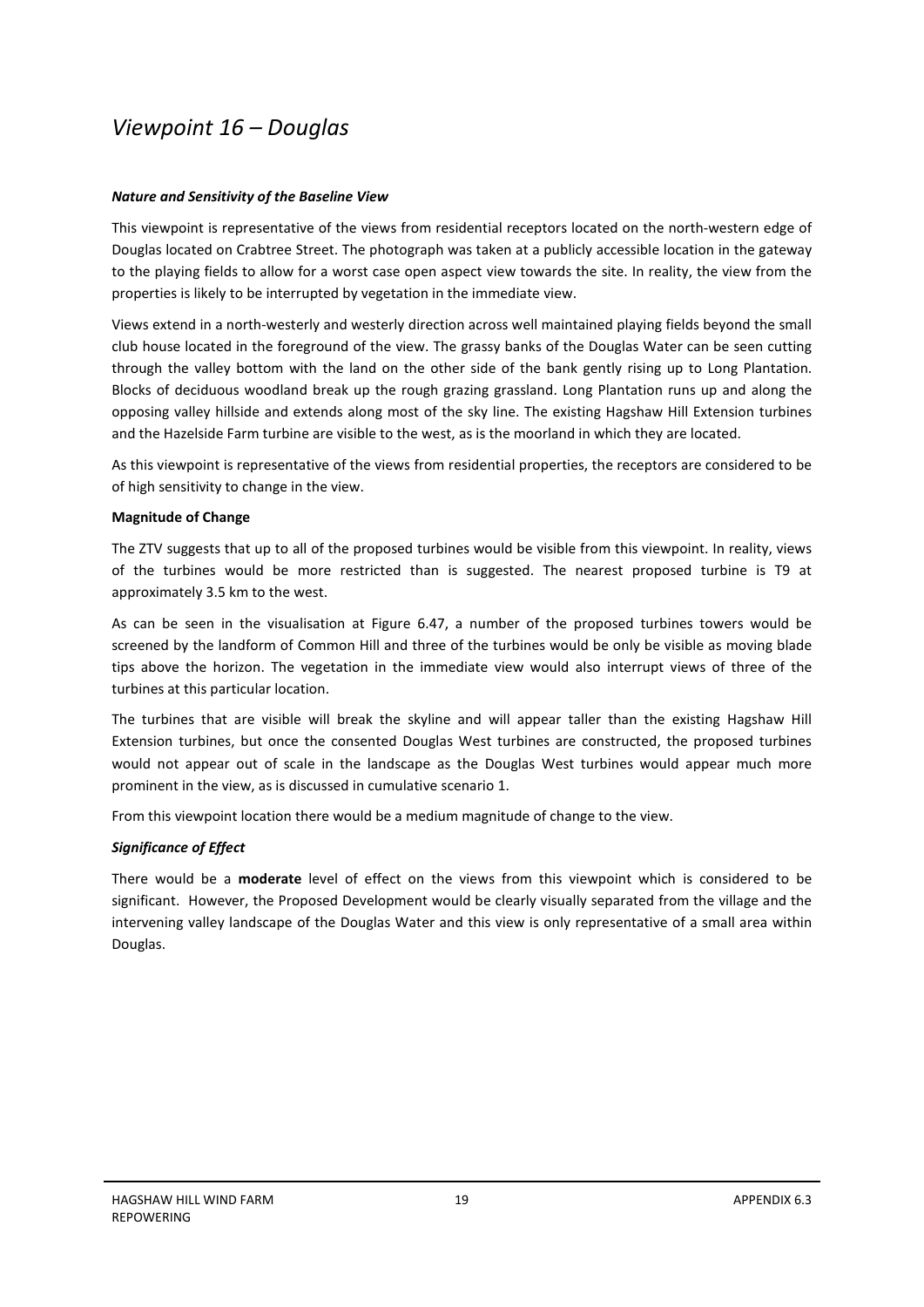# <span id="page-21-0"></span>*Viewpoint 17 – Junction of A70 and Station Road, Douglas*

### *Nature and Sensitivity of the Baseline View*

The viewpoint is located on Station Road, Douglas, close to the junction with the A70. The existing view looks over the Douglas Water valley towards Common Hill and the site of the original Hagshaw Hill Wind Farm. The valley bottom comprises pastoral land grazed by both cattle and sheep. The farmsteads of Scrogton and Scrogtonhead are seen on the lower mid slopes of the valley. Larger areas of deciduous and mixed woodland also occupy the mid valley slopes, including Windrow Wood which has a strong visual presence, with coniferous plantation occupying the upper slopes alongside rough grassland and moorland.

The viewpoint is representative of views of receptors using the A70 on the south western edge of Douglas, and Station Road, a minor road leading to a number of farmsteads at Douglas West. It has been selected following a meeting with the Scottish Government, SNH, and SLC. As the view is also representative of a small number of residential receptors on the outskirts of Douglas, as well as receptors using a minor road, the sensitivity of receptors is considered to be high.

### *Magnitude of Change*

The Proposed Development would be seen above the horizon at a distance of approximately 3.2 km. It would form a visually prominent feature in the landscape as one travels north westerly along Station Road, seen in the direct view beyond the valley. In views from the A70 the Proposed Development would be seen in the slightly oblique angle of view when travelling out of Douglas towards Glespin. When travelling towards Douglas, the proposed turbines would be located behind the receptor at the point of the junction with Station Road.

The visualisation at Figure 6.48 shows the likely appearance of the Proposed Development in the context of the valley. The proposed turbines would be prominent features in the view and they would be seen directly alongside the smaller, existing Hagshaw Hill Extension turbines. In addition, when constructed, the Douglas West turbines will also appear as a notable feature in the angle of view towards the site. As considered separately in cumulative scenario 1, in the context of these turbines which would appear larger in the view, the effect of the addition of the Proposed Development, would be reduced.

Although the proposed turbines would appear prominent, they would not dominate the landscape. They would appear in the context of a relatively simple landscape, associated with the upland moorland rather than the lower lying valley.

Overall, there would be a medium to high magnitude of change in the view from the junction of Station Road and the A70.

### *Significance of Effects*

There would be moderate visual effects upon receptors using Station Road and nearby residential receptors. The effect would be significant. In terms of receptors using the A70, there would be a moderate/minor visual effect which is not considered to be significant.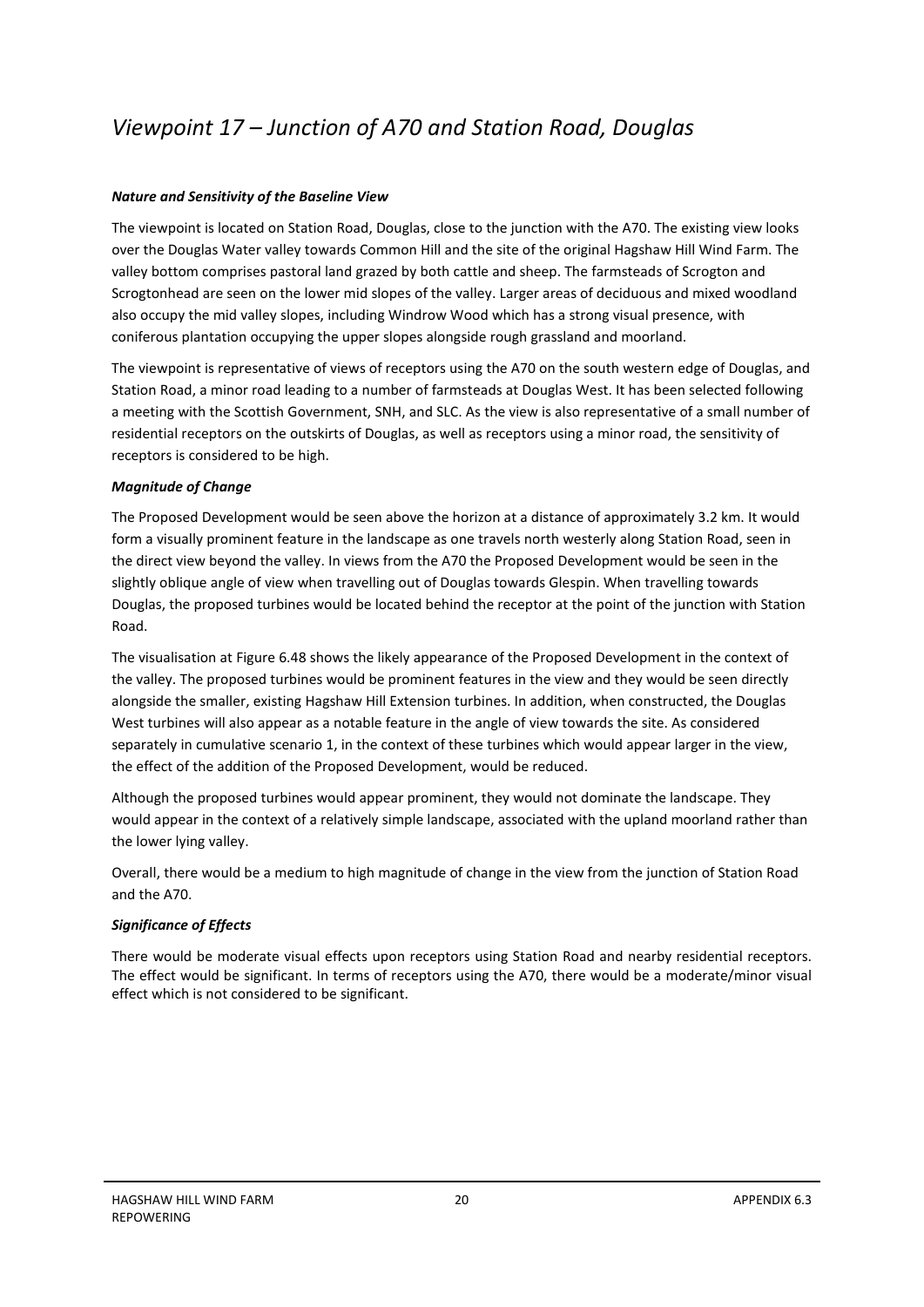# *Summary of Effects*

### **Table A6.3.1 - Summary of Operational Effects on Assessment Viewpoints**

<span id="page-22-0"></span>

| Name/Receptor                   | <b>OS Grid Ref</b> | <b>Distance to</b><br>nearest turbine | Sensitivity | <b>Magnitude of</b><br>Change | <b>Level of Effect</b>        | Significance    |
|---------------------------------|--------------------|---------------------------------------|-------------|-------------------------------|-------------------------------|-----------------|
| 1. Braehead, Coalburn           | 281527,<br>634520  | 3778m (T14)                           | High        | Medium                        | Moderate                      | Significant     |
| 2. M74 Overbridge               | 284424,<br>635419  | 6339m (T14)                           | Medium      | <b>Medium</b>                 | Moderate                      | Significant     |
| 3. Monument at Douglas Castle   | 284112,<br>631743  | 4380m (T6)                            | High        | Medium                        | Moderate                      | Significant     |
| 4. B7078 south of Lesmahagow    | 283120,<br>637377  | 7049m (T14)                           | Medium      | Medium                        | Moderate                      | Significant     |
| 5. A70 Rigside                  | 287708,<br>635192  | 9017m (T14)                           | High        | Medium                        | Moderate                      | Significant     |
| 6. Black Hill                   | 283198,<br>643552  | 12794m (T14)                          | High        | Medium to Low                 | Moderate to<br>Moderate/Minor | Not Significant |
| 7. Hyndford Bridge              | 291488,<br>641453  | 15659m (T14)                          | High        | Low to Medium                 | Moderate/Minor<br>to Moderate | Not Significant |
| 8. Tinto Hill                   | 295316,<br>634372  | 15861m (T6)                           | Very High   | Low                           | Moderate/Minor                | Not Significant |
| 9. A70 east of Monksfoot Bridge | 278760,<br>628789  | 1172m (T1)                            | Medium      | High                          | Moderate                      | Significant     |